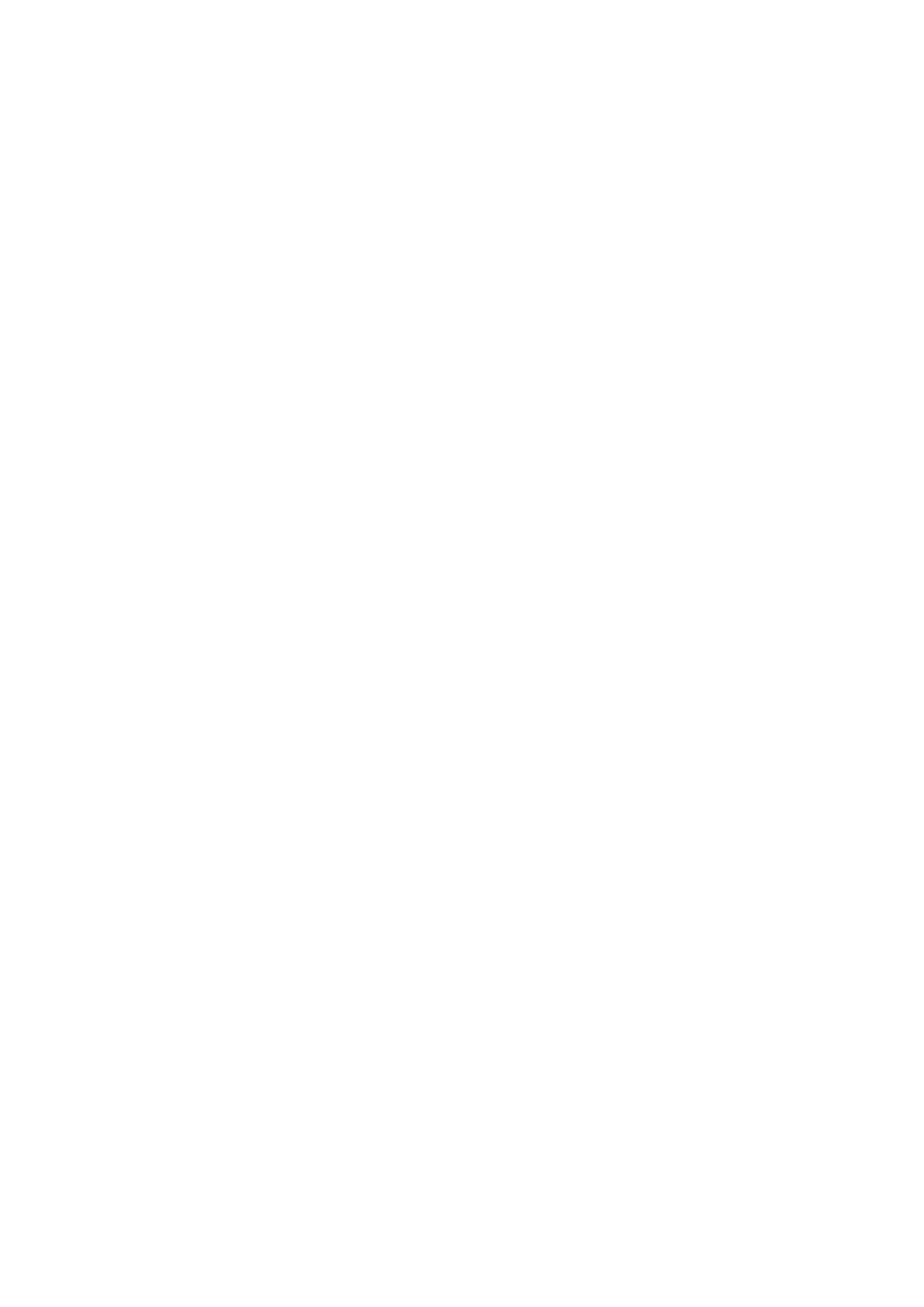## **C O N T E N T S**

| Paragraph      | <b>Subject</b>                                                           | Page |
|----------------|--------------------------------------------------------------------------|------|
|                | Introduction                                                             | 1    |
| $\overline{2}$ | Macroeconomic Outlook                                                    | 2    |
| 3              | Overview of State Finances                                               | 3    |
| 4              | Assessment of Compliance to the Provisions<br>made in the State FRBM Act | 9    |
| 5              | <b>Budget Credibility: Projections and Outturns</b>                      | 18   |
| 6              | <b>Concluding Remarks</b>                                                | 25   |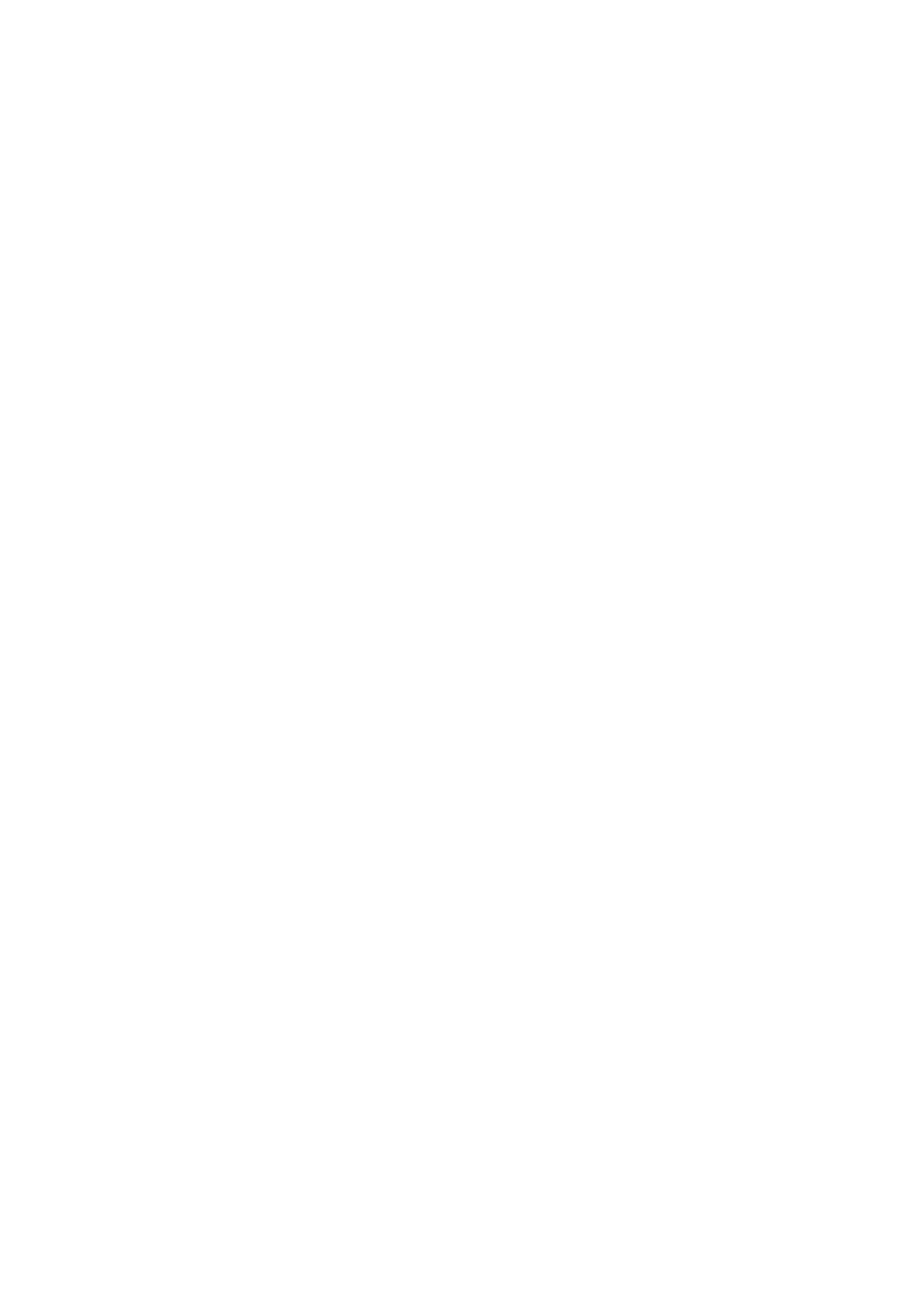| <b>Table No.</b> | <b>Subject</b>                                          | Page |
|------------------|---------------------------------------------------------|------|
| $\mathbf{1}$     | Composition of GSDP (Constant Prices)                   | 3    |
| $\overline{2}$   | Own Tax Revenues in Odisha                              | 5    |
| 3                | <b>Central Transfers to Odisha</b>                      | 6    |
| 4                | Liabilities of Government of Odisha                     | 9    |
| 5                | FRBM Act Targets and Fiscal Achievements during 2013-14 | 11   |
| 6                | <b>Outstanding Guarantees</b>                           | 13   |
| 7                | Budget Estimates and Outturns for the year 2013-14      | 19   |
| 8                | Borrowings and Repayments: 2013-14                      | 20   |
| 9                | <b>Revenue Realization</b>                              | 21   |
| 10               | <b>Expenditure Profile</b>                              | 24   |
| 11               | <b>Cash Balance Position and Investments</b>            | 25   |

## **LIST OF TABLES**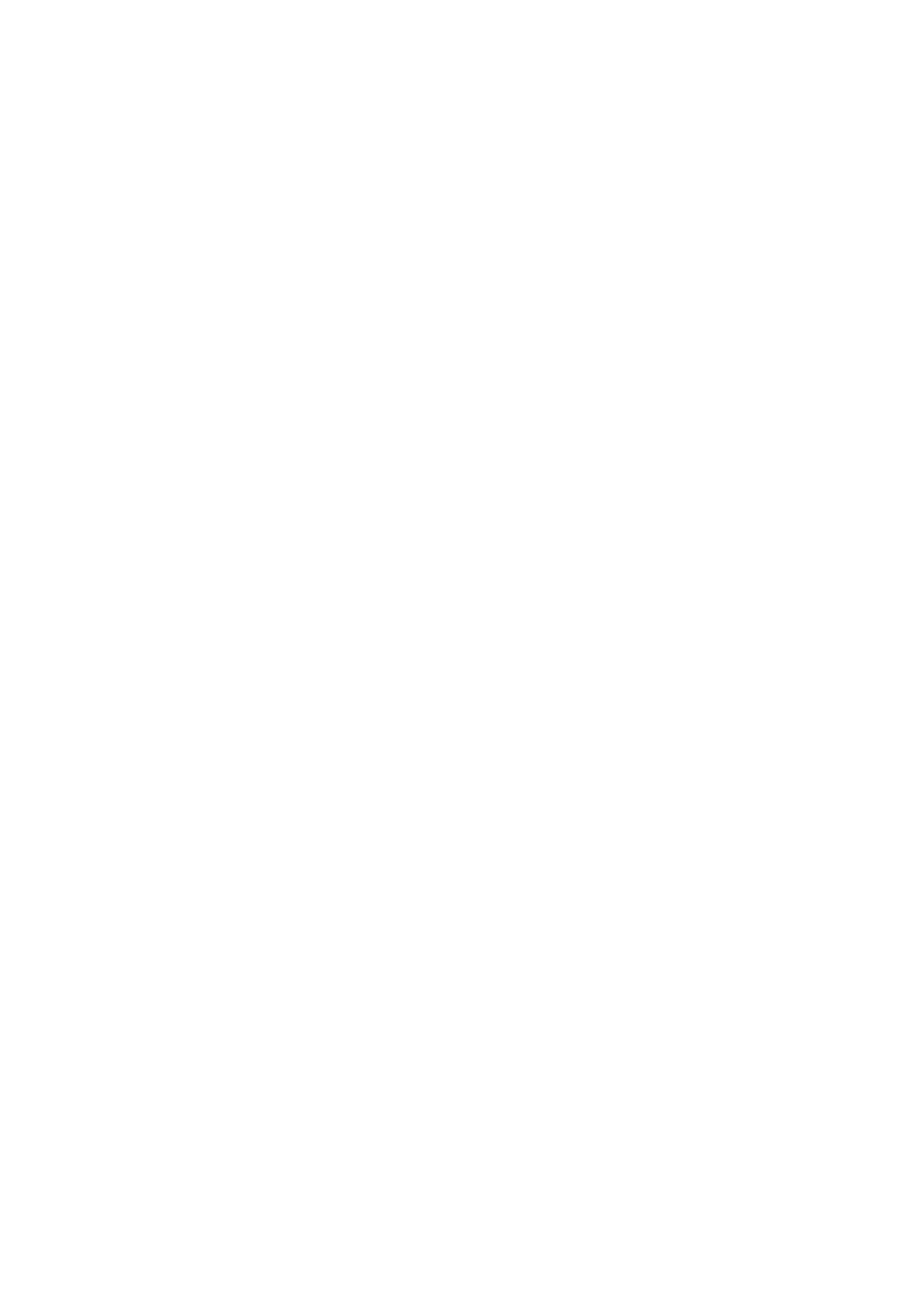### **P R E F A C E**

In terms of the provisions of Sub-section (2-a) of section 8 of Odisha Fiscal Responsibility and Budget Management Act, 2005 (Odisha FRBM Act, 2005), the State Government are required to entrust an agency, independent of the State Government interference, to make a review of compliance to the provisions of the Act and submit a report and cause it to be laid before the State Legislature.

In compliance with the said provisions of Odisha FRBM Act, 2005, the task of independent review of State's finances for the year 2013‐14 was assigned to the National Institute of Public Finance and Policy (NIPFP), New Delhi, a national level institute engaged in the study and research in public finance and public policy. It is an independent non‐Government Institution engaged in the pursuit of research in public economics and policies.

NIPFP assigned the task to Dr. Tapas Sen, Professor and Dr. Pratap Ranjan Jena, Associate Professor of the institute. In course of the review, the two experts visited Bhubaneswar and had interaction with senior officials of the State Government. The National Institute of Public Finance and Policy submitted the review report on 25th March, 2015.

I deem it to be a privilege to lay the report in the Legislative Assembly.

Bhubaneswar

March, 2015 (**Shri Pradip Kumar Amat**) Minister, Finance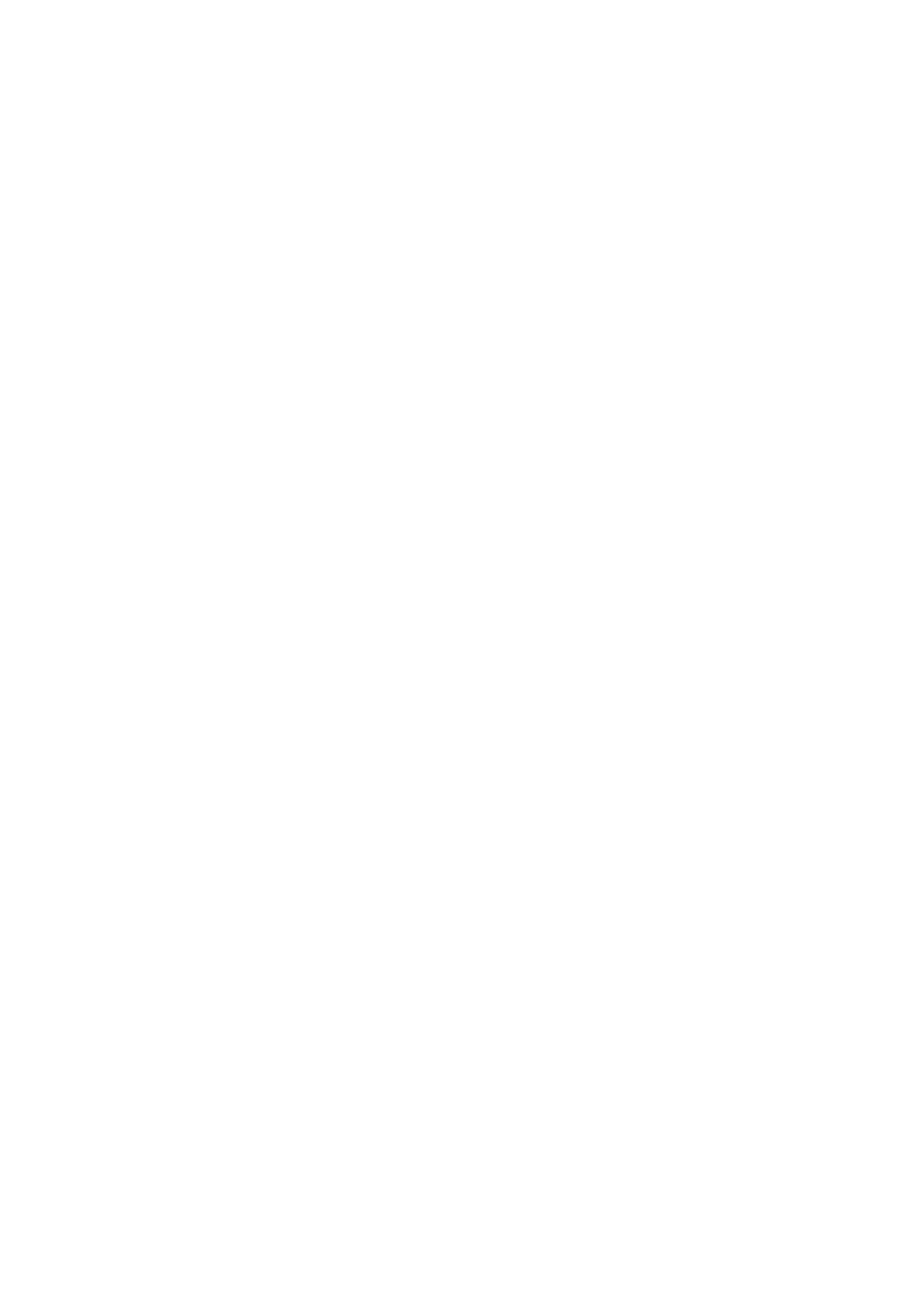#### **1. Introduction**

The Odisha Fiscal Responsibility and Budget Management Act (FRBM), 2005 provides for an independent review/monitoring of compliance of the implementation of the FRBM Act. This is considered to be a desirable feature of the FRBM Act designed to improve the credibility and transparency of the fiscal management of the Government. An independent review of fiscal policy and fiscal rule achievements gives more credibility to the outcome of the fiscal policy. It helps in providing an unbiased assessment of Government's compliance with the provisions of the fiscal rules and reasons for deviations. An independent review has remained as an important element of public financial management requirements for effective fiscal responsibility legislation. The Act provides an institutional process to assess the fiscal management of the State Government keeping in view the statutory fiscal targets and fiscal management principles enshrined in the FRBM Act.

The State Government entrusted the responsibility of reviewing the compliance of the Act for the year 2013-14 to the National Institute of Public Finance and Policy (NIPFP), New Delhi. This review report evaluates the fiscal trends achieved during the year 2013-14 as against the budget projections contained in the rolling fiscal targets worked out in the Medium Term Fiscal Policy (MTFP) presented along with the budget. The report also assesses the desired fiscal management principles contained in the FRBM Act of the State to achieve the fiscal targets and transparency measures.

The report has analyzed the macroeconomic outlook and recent trends of finances of the State Government including revenue generation, expenditure framework, and the debt burden. The fiscal targets and achievements for the year 2013-14 are reviewed and an assessment has been done regarding the desired fiscal management principles. The report includes assessment regarding the sector priorities and expenditure pattern for the year 2013-14, including utilization of budgeted amount under revenue and capital heads. The Department of Finance, Government of Odisha, provided data and information on State Finances for this study and gave an overall perspective on the issues relating to State fiscal management. The study also benefited from the inputs provided by the spending departments.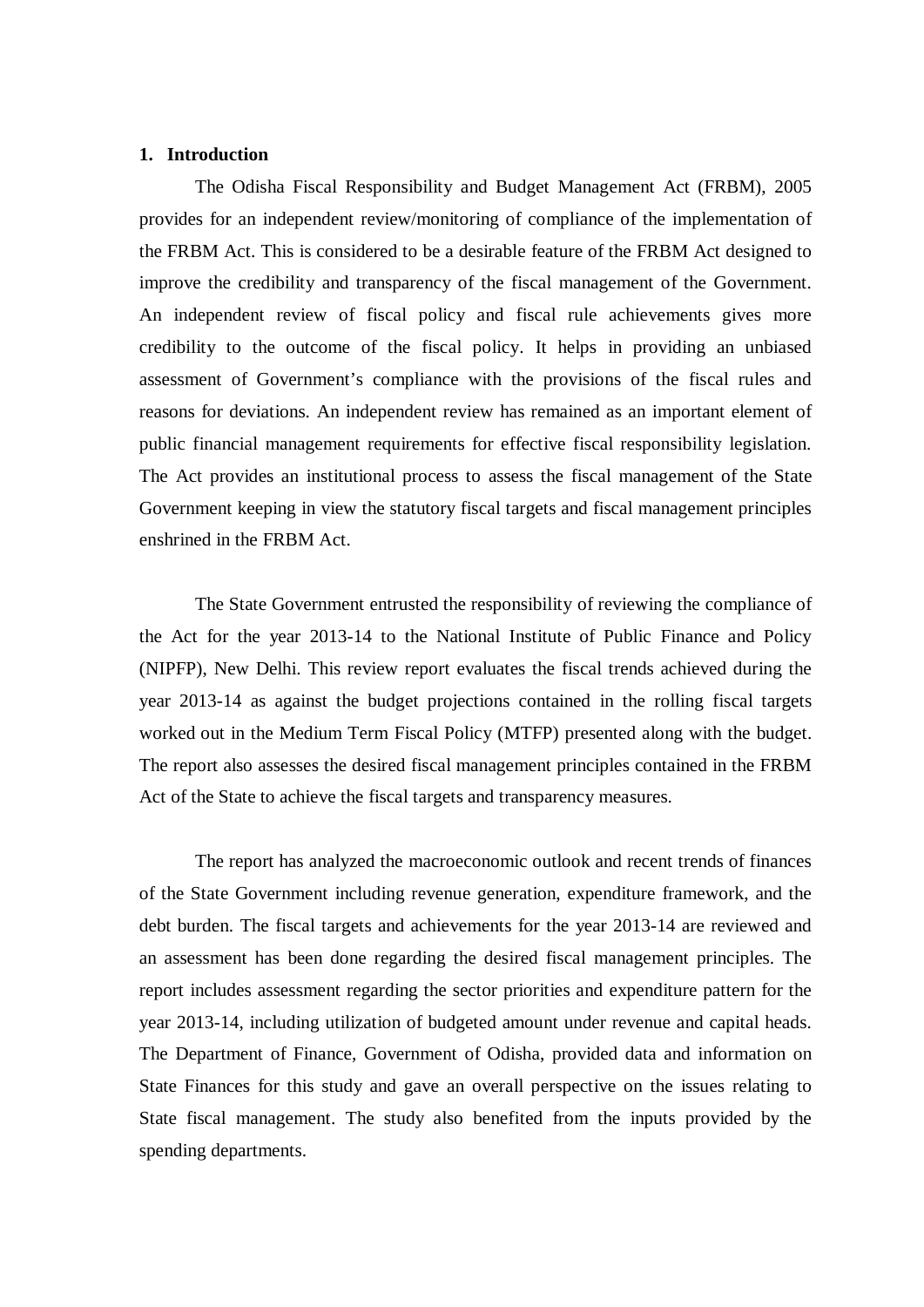The report is organized as follows. Section 2 provides an overall assessment of macroeconomic outlook and sectoral composition of GSDP. The section 3 contains analysis on state finances in recent years. Compliance of the State Government to the fiscal targets and fiscal management principles under the Odisha FRBM Act are covered in section 4. Issues related to revenue mobilization and expenditure pattern for the year 2013-14 as compared to the budget provisions are analyzed in Section 5. Concluding observations are contained in Section 6.

#### **2. Macroeconomic Outlook**

The growth profile of the State economy, given in Table 1, shows volatility since 2004-05. It has experienced a slowdown after 2007-08. The growth rate of the GSDP at constant prices declined from close to 11 per cent in 2007-08 to 7.75 per cent in 2008-09 and further plummeted to a low of 4.55 per cent in 2009-10. Although the State economy performed better in 2010-11, with a growth rate of 8.01 percent, it reverted to a slowdown after that. The growth rate has come down sharply to 1.82 percent in 2013-14. The nominal growth of the GSDP for the year 2013-14 was 8.66 percent as against 13.89 percent in the previous year.

The growth of the economy is an indicator to understand the revenue generation effort of the State Government. The recent decline in growth rate makes it difficult to increase the tax revenue. The composition of the State GSDP reveals that, the share of service sector has increased over the years. The share of service sector has gone up from 42.39 percent in 2004-05 to 50.62 percent in 2013-14. The manufacturing sector, which was showing a growing trend until 2007-08, has declined since then. The share of manufacturing sector has come down from about 30 percent in 2007-08 to 26.41 percent in 2013-14. The share of agriculture sector also has declined during this period. While agriculture sector is usually out of the tax net, the decline in manufacturing sector has repercussions for the success in improving the tax effort. Some of the sectors included in the service sector like transport and transactions in real estate provide a tax base to the Government. However, collection of service tax is in the hand of the Central government, out of which the State gets a share.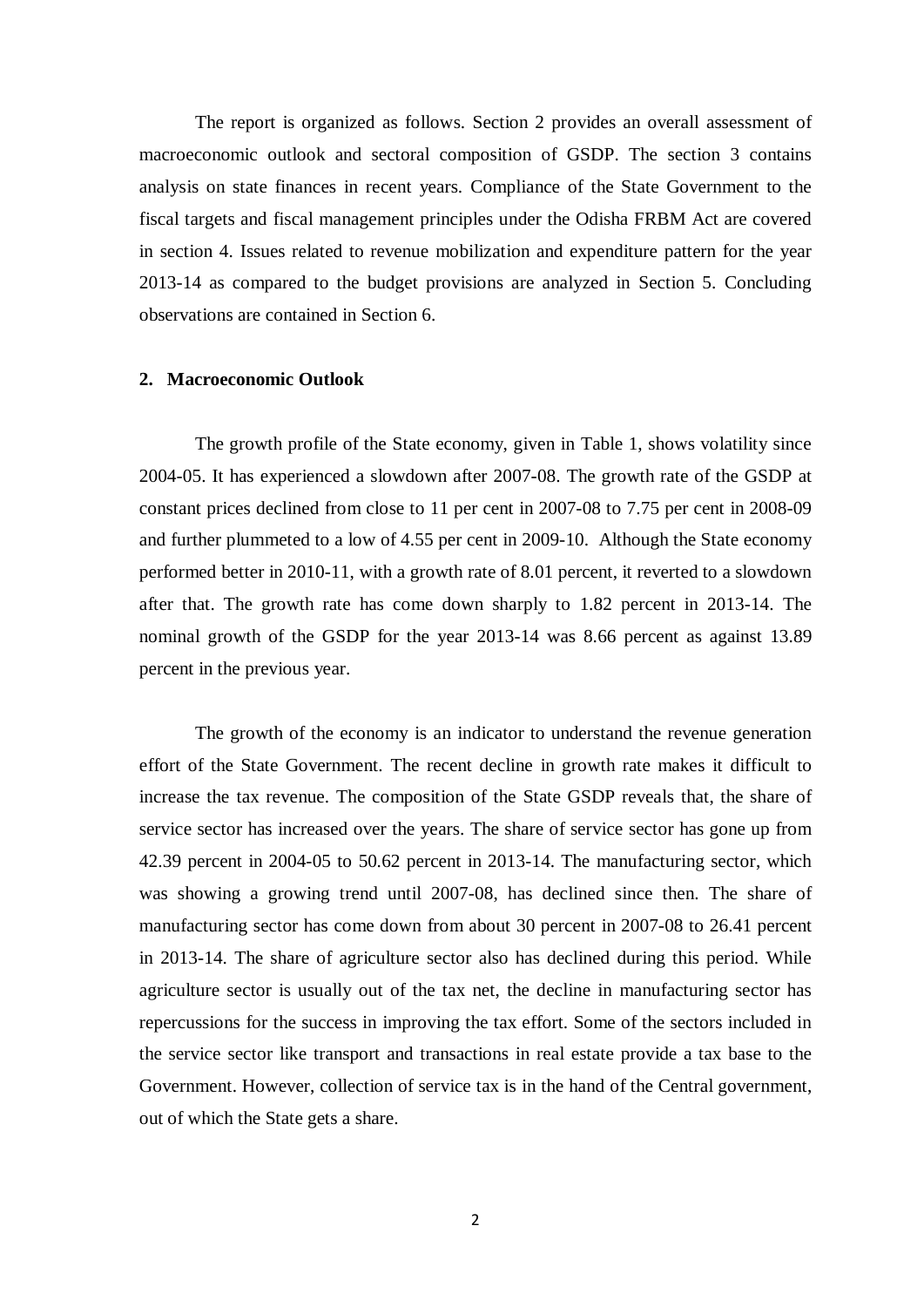|                                |       |       |       |       |       |       |       |          |       | (Percent) |
|--------------------------------|-------|-------|-------|-------|-------|-------|-------|----------|-------|-----------|
|                                | 2004- | 2005- | 2006- | 2007- | 2008- | 2009- | 2010- | $2011 -$ | 2012- | 2013-     |
|                                | 05    | 06    | 07    | 08    | 09    | 10    | 11    | 12       | 13    | 14        |
| <b>Primary Sector</b>          | 31.03 | 30.72 | 28.99 | 27.30 | 26.31 | 26.95 | 24.98 | 23.69    | 24.66 | 22.97     |
| Agriculture                    | 23.49 | 22.97 | 20.75 | 19.57 | 18.50 | 19.07 | 17.99 | 17.20    | 18.39 | 16.30     |
| Mining                         | 7.54  | 7.76  | 8.24  | 7.72  | 7.81  | 7.88  | 6.99  | 6.49     | 6.26  | 6.67      |
| <b>Secondary Sector</b>        | 26.58 | 25.38 | 27.40 | 30.01 | 29.05 | 26.44 | 27.36 | 27.72    | 26.46 | 26.41     |
| Manufacturing                  | 12.05 | 11.70 | 13.12 | 15.74 | 16.56 | 14.77 | 14.40 | 13.97    | 13.00 | 13.04     |
| Construction                   | 10.41 | 10.11 | 10.32 | 10.12 | 9.61  | 9.58  | 10.17 | 11.13    | 10.59 | 10.39     |
| Electricity &<br>Water supply  | 4.11  | 3.58  | 3.96  | 4.15  | 2.88  | 2.09  | 2.79  | 2.62     | 2.87  | 2.98      |
| <b>Tertiary Sector</b>         | 42.39 | 43.89 | 43.61 | 42.70 | 44.64 | 46.61 | 47.66 | 48.59    | 48.89 | 50.62     |
| Transport                      | 7.54  | 8.17  | 8.33  | 8.13  | 8.60  | 8.89  | 9.40  | 9.68     | 9.96  | 10.59     |
| Trade, Hotel and<br>Restaurant | 10.68 | 11.57 | 12.45 | 12.29 | 12.42 | 12.95 | 13.42 | 13.87    | 13.59 | 13.37     |
| Banking &<br>Insurance         | 3.24  | 3.53  | 3.74  | 3.97  | 4.31  | 4.76  | 5.55  | 6.01     | 6.55  | 7.21      |
| <b>Real Estate</b>             | 6.51  | 6.55  | 6.19  | 5.91  | 5.84  | 5.78  | 5.65  | 5.78     | 5.95  | 6.22      |
| Public Admn                    | 4.71  | 4.16  | 3.90  | 3.65  | 4.22  | 4.08  | 3.78  | 3.66     | 3.66  | 3.52      |
| Other Services                 | 9.71  | 9.91  | 9.00  | 8.74  | 9.25  | 10.15 | 9.85  | 9.59     | 9.18  | 9.71      |
| <b>GSDP Growth</b>             |       | 5.68  | 12.85 | 10.94 | 7.75  | 4.55  | 8.01  | 3.98     | 3.76  | 1.82      |

### **Table 1 Composition of GSDP (Constant Prices)**

Source: Central Statistical Unit, GoI

#### **3. Overview of State Finances**

State finances in Odisha have exhibited healthy bottom lines since 2005-06 with revenue account surpluses and either fiscal surpluses or fiscal deficits within 2 percent of GSDP. The state also had primary surpluses since 2005-06 till 2012-13, which changed to a small deficit in 2013-14 (Figure 1). Even so, the overall fiscal balances should not cause any worry for the Government of Odisha. However, the surpluses/deficits can result in a variety of ways, with different combinations of underlying fiscal variables, all of which may not have the same implications for the prospects of the State and its citizens. To get a reasonable idea of the implications of the observed fiscal stance, it is usually necessary to look into the expenditure and revenue trends both in broad terms as also in some amount of detail.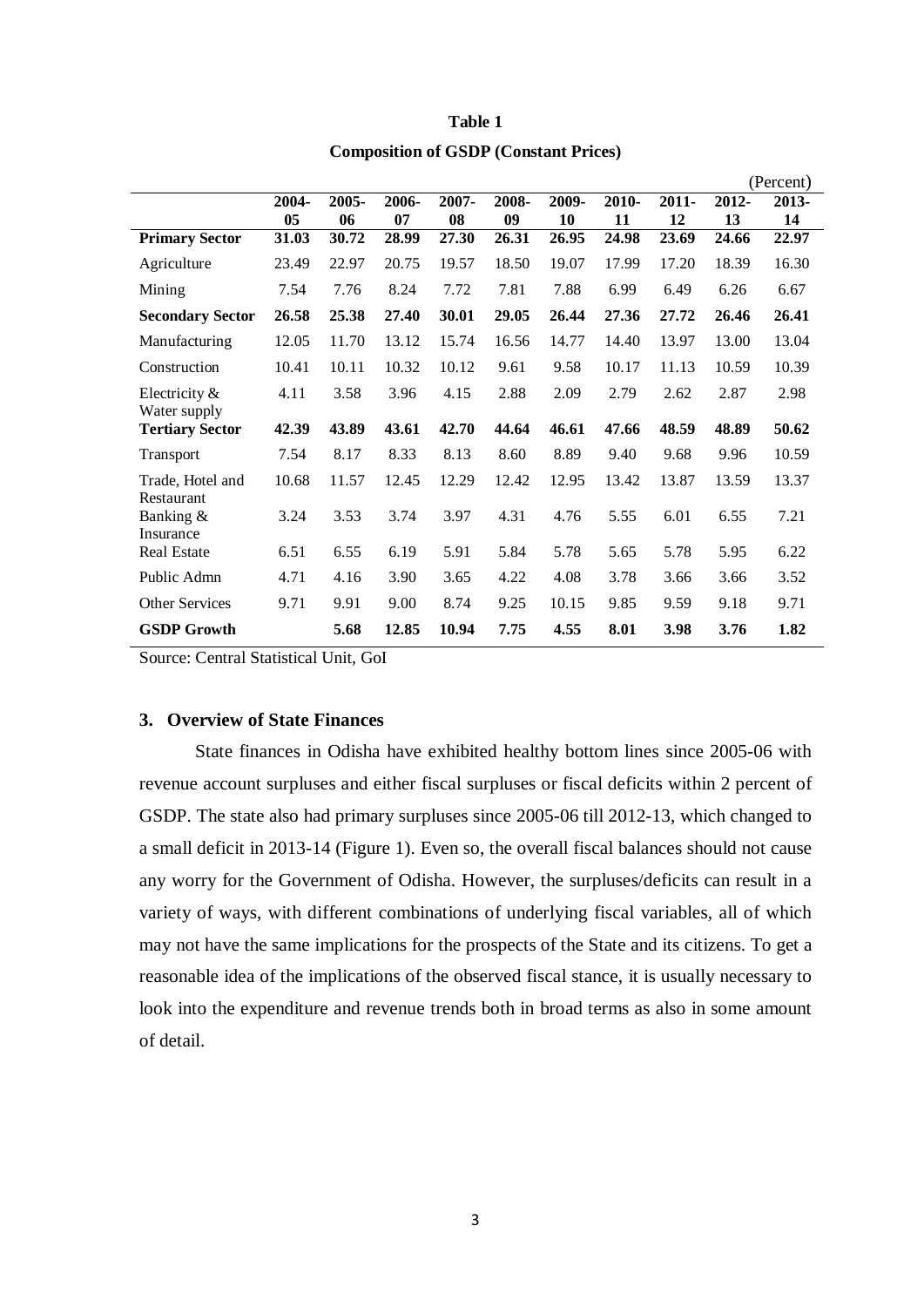**Figure 1**



To begin with, Figure 2 depicts the trends in own revenue receipts, central transfers, revenue expenditures and capital outlay (on general, social and economic services together). It shows that the State kept its revenue expenditures tightly controlled at 16 percent or below of GSDP throughout the reference period except in the last year (2013-14) when it shows significant increase. Similarly, capital outlay has been around 2 percent of GSDP except in 2013-14, when it increased noticeably. Own revenue receipts of the state comprising tax and non-tax sources exhibit a small increase after 2009-10; this small increase managed to make it the larger revenue source as compared to central transfers in 2011-12, though only marginally. This was facilitated by a small reduction in central transfers (shared taxes and grants) received by the Government of Odisha during 2012-13 and 2013-14 (Figure 2). Thus, despite a marginal increase in the state's own revenues during 2013-14, noticeable increases in both revenue and capital expenditures reduced the revenue surplus and enlarged the fiscal and primary deficits. One may add that even with the increases in both revenue and capital expenditures the state remains within the prescribed limits for the deficits. The rising expenditure levels may represent a legitimate strategy employed by the State Government of exploiting the fiscal space created by fiscal prudence of the previous years.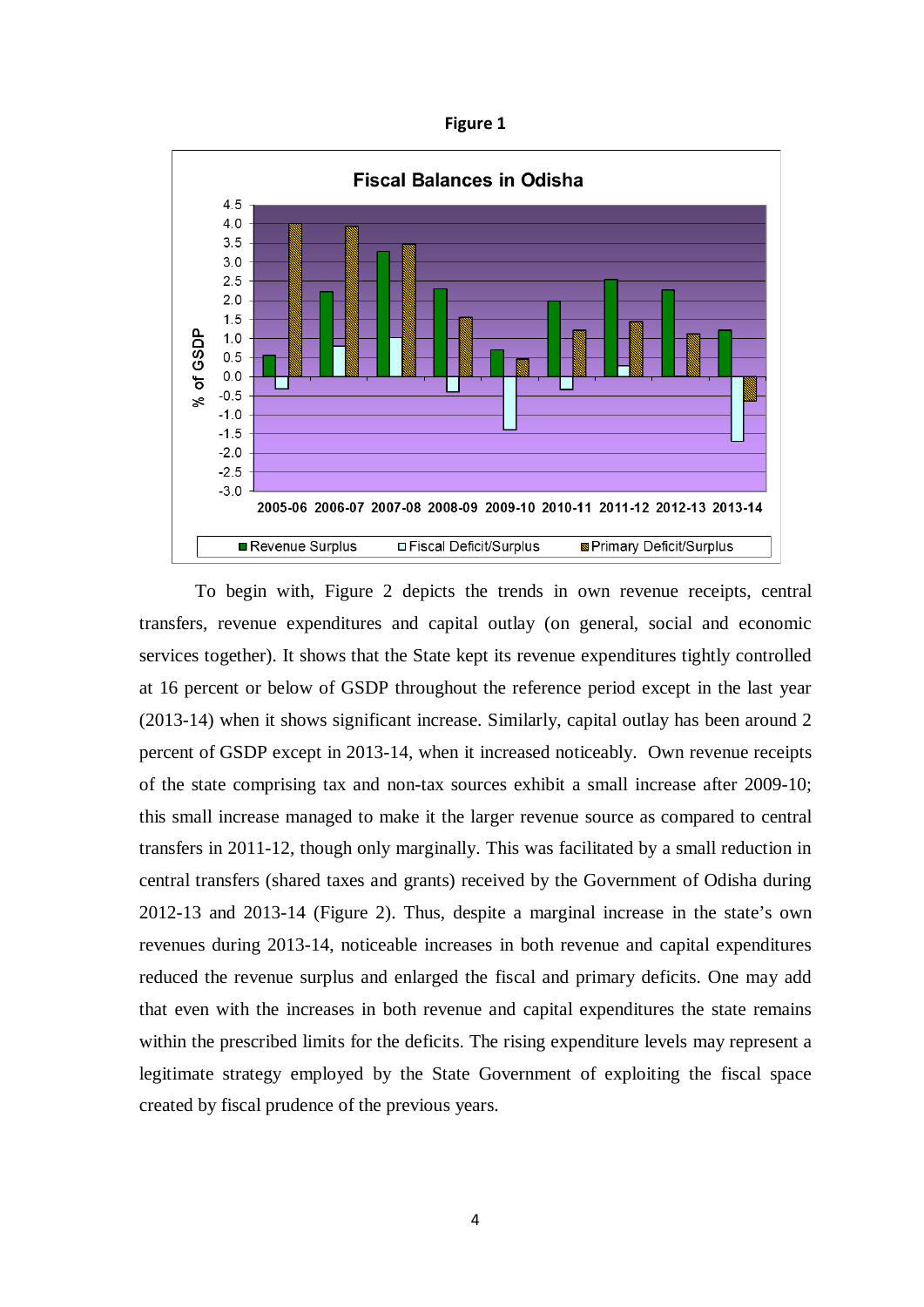



It is a little surprising that even during a period of fiscal consolidation own revenues of the state did not increase more than they actually did, failing to reach even 10 percent of GSDP. Since the effort would usually be directed towards tax revenues to achieve greater revenue mobilization, a disaggregation of tax revenue collections could be useful to identify successes and failures. Table 2 provides the necessary figures of tax revenue collections from individual taxes as a ratio of GSDP.

|                         |         |         | (% of GSDP) |         |         |  |
|-------------------------|---------|---------|-------------|---------|---------|--|
|                         | 2009-10 | 2010-11 | 2011-12     | 2012-13 | 2013-14 |  |
| Sales Tax (VAT)         | 3.23    | 3.32    | 3.45        | 3.72    | 3.86    |  |
| State Excise            | 0.44    | 0.52    | 0.55        | 0.63    | 0.60    |  |
| Stamp Duty & Regn Fees  | 0.33    | 0.22    | 0.21        | 0.23    | 0.22    |  |
| Entry Tax               | 0.43    | 0.50    | 0.56        | 0.59    | 0.53    |  |
| Motor Vehicle Tax       | 0.35    | 0.38    | 0.37        | 0.36    | 0.30    |  |
| <b>Electricity Duty</b> | 0.25    | 0.28    | 0.23        | 0.25    | 0.24    |  |
| Land Revenue            | 0.23    | 0.18    | 0.20        | 0.24    | 0.17    |  |
| Profession Tax          | 0.08    | 0.08    | 0.07        | 0.06    | 0.05    |  |
| Other Taxes             | 0.03    | 0.03    | 0.03        | 0.03    | 0.03    |  |

**Table 2 Own Tax Revenues in Odisha**

It can be seen that despite uncertainties regarding introduction of GST, sales tax collections have been steadily improving as a percentage of GSDP; similarly, entry tax collections have been gradually improving, though the ratio dropped a little in 2013-14. The case of state excise is similar to that of entry tax, but with greater buoyancy. Stamp duty and registration fees, however, show poor buoyancy along with motor vehicle tax, dragging the aggregate tax buoyancy down. Also, the individual taxes with relatively low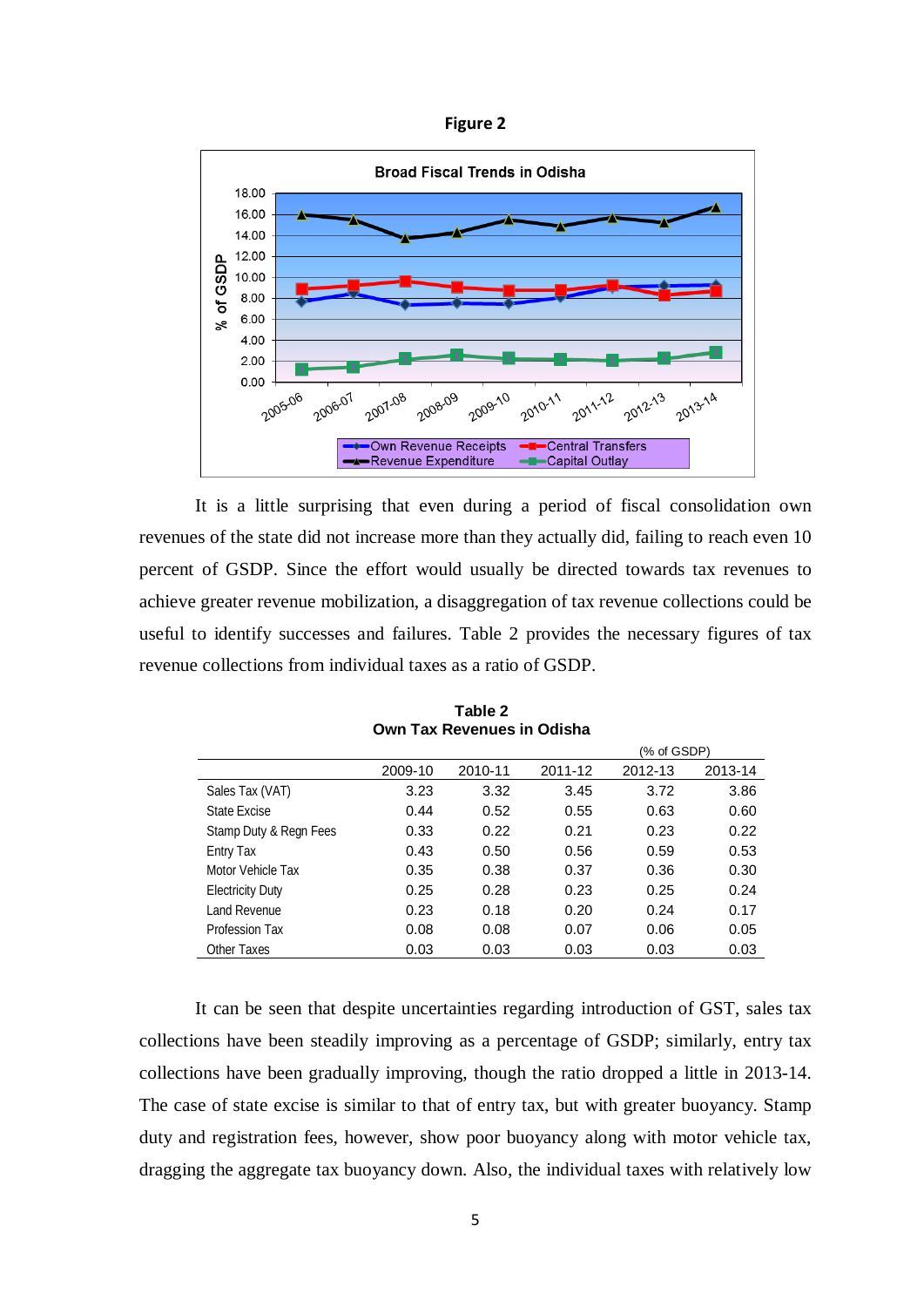revenue significance – electricity duty, land revenue and profession tax – exhibit poor buoyancy. Clearly, some attention needs to be paid to these five taxes to identify the causes of low buoyancy and take remedial measures.

Central transfers have roughly doubled between 2007-08 and 2013-14 in absolute terms, but as percentage of GSDP, there has been some fall, particularly in 2012-13 and 2013-14. Share in central taxes constitutes the larger part of central transfers, but such shares and total grants have broadly moved together. Within grants, however, non-plan grants have increased faster than plan grants. Overall, central transfers have not kept pace with the increase in own revenues of the state, reducing the transfer dependency of the state over the years.

#### **Table 3**

|                                                                   |         |         |         |          |          | (Rs. Crore) |          |
|-------------------------------------------------------------------|---------|---------|---------|----------|----------|-------------|----------|
|                                                                   | 2007-08 | 2008-09 | 2009-10 | 2010-11  | 2011-12  | 2012-13     | 2013-14  |
| Share in Central Taxes                                            | 7846.50 | 8279.96 | 8518.65 | 10496.87 | 12229.09 | 13964.94    | 15247.09 |
|                                                                   |         |         |         |          |          |             |          |
| Grants-in-aid from central government                             | 4611.02 | 5158.70 | 5717.02 | 6806.25  | 8152.19  | 6859.73     | 8429.42  |
| Non-plan grants                                                   | 1152.47 | 1242.00 | 1629.35 | 2111.39  | 2561.48  | 1505.49     | 2729.19  |
| Grants for state plan schemes                                     | 2231.59 | 2632.53 | 2776.74 | 3279.21  | 3853.22  | 3483.61     | 3429.46  |
| Block grants                                                      | 2003.85 | 2393.06 | 2393.55 | 3041.05  | 3451.77  | 3219.57     | 3095.50  |
| Grants for central plan schemes<br>Grants for centrally sponsored | 115.62  | 119.41  | 167.11  | 192.01   | 108.60   | 183.00      | 121.67   |
| schemes                                                           | 1111.34 | 1164.76 | 1143.83 | 1223.64  | 1628.89  | 1687.63     | 2149.11  |

#### **Central Transfers to Odisha**

![](_page_13_Figure_5.jpeg)

![](_page_13_Figure_6.jpeg)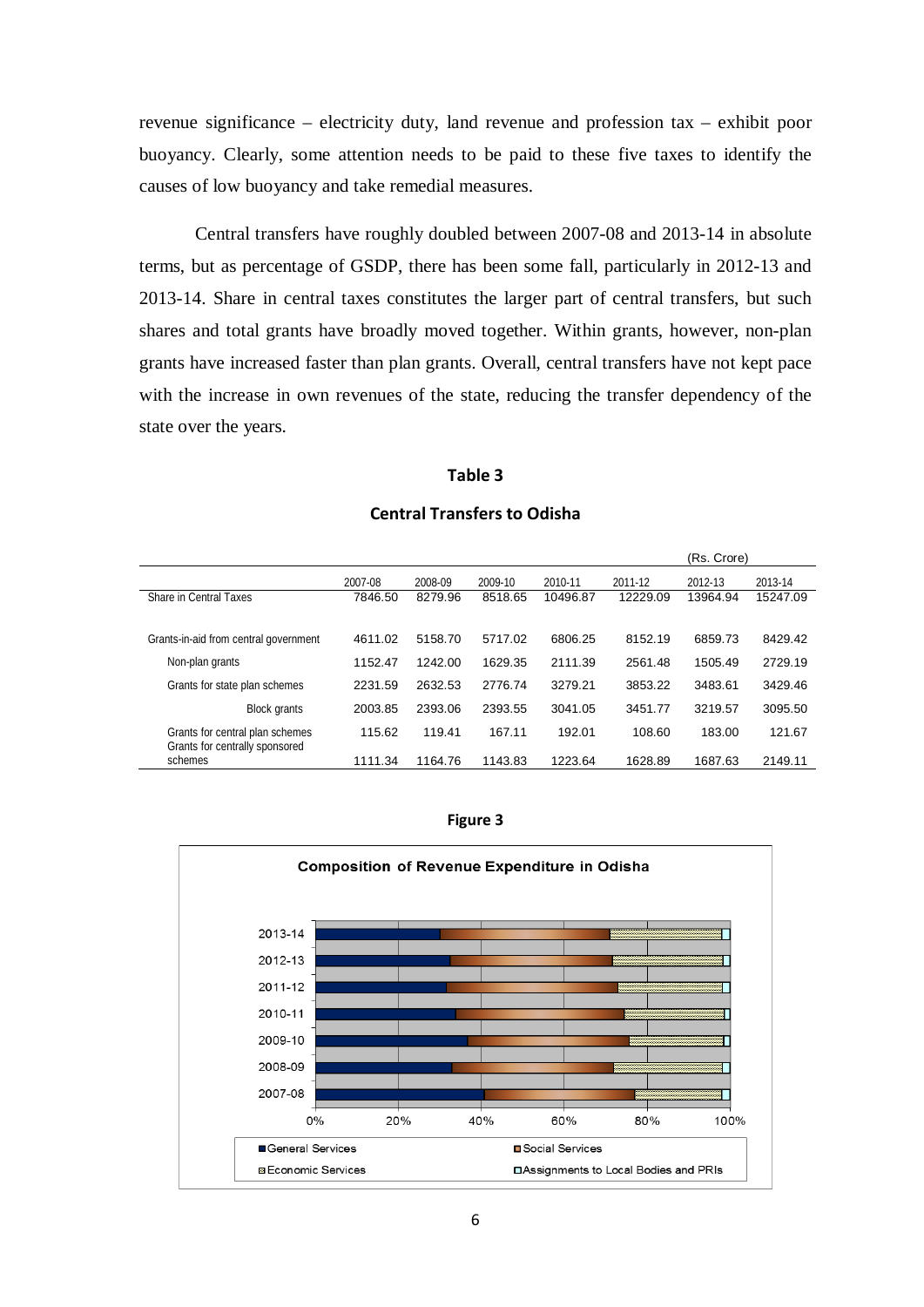Public expenditures are dominated by revenue expenditures in Odisha, in line with the general trend in India. Total revenue expenditures have generally remained within a band of 14-16 percent of GSDP, in 2013-14, the upper limit was breached and revenue expenditures stood at 16.7 percent of GSDP. The composition of revenue expenditures have improved in recent years in the sense that the share of less directly productive general services has shrunk and those of social and economic services have increased, as can be seen from Figure 3 . This should translate into greater value of public expenditure for the citizens of the state.

Composition of revenue expenditures has also improved in another way. There is a part of such expenditures that are contractual, committed and pre-determined in nature. The higher the share of such committed expenditures in the total, the less is the discretionary expenditure on providing public services and also, the lower the degree of flexibility available to the government in determining allocation of public expenditures. Since one can observe a substantial reduction in the share of committed revenue expenditures in the total since 2007-08 from almost 60 percent to around 45 percent in 2013-14 (Figure 4), it ought to impart greater flexibility to public expenditure policy in the state.

![](_page_14_Figure_2.jpeg)

**Figure 4**

Capital expenditures, and particularly capital outlay on various services (general, social and economic), have remained low in the state at below 4 percent of GSDP. Public capital expenditures of the right kind have a major role to play in stimulating the rate of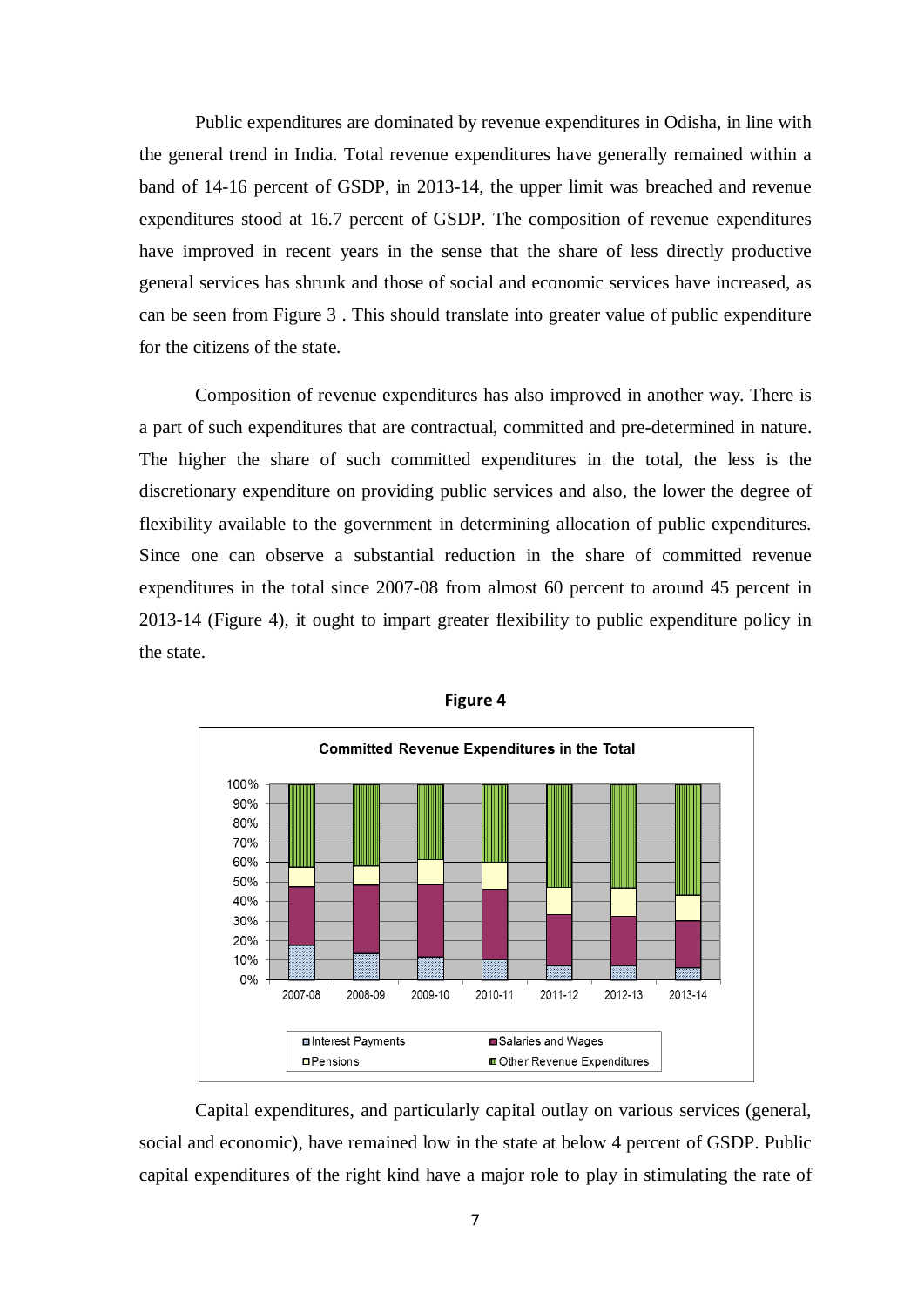growth of the state economy in order to narrow the gap between Odisha and the more developed States, but that role cannot be successfully discharged at such low levels. Within capital expenditures, capital outlay contributes to growth more directly and it is a somewhat positive development that the share of capital outlay has registered an increase in recent years; the increase in 2013-14 is particularly noticeable (Figure 5). However, the level has to be pushed up much higher for a significant growth dividend to be reaped. For this purpose, it would be legitimate to exploit the slack available in fiscal deficit (the gap between the maximum permissible and the actual) to the hilt, and finance identified public investments with high social returns with higher debt, provided the investment projects also meet financial feasibility constraints with adequate rates of return to service the additional debt. This would not hurt fiscal sustainability; problems are caused when debt is incurred to finance revenue expenditures or capital expenditures with inadequate rates of return.

![](_page_15_Figure_1.jpeg)

**Figure 5: Composition of Capital Expenditure**

In terms of indebtedness, the position of Government of Odisha has improved significantly over the years (Table 4). Taking all types of liabilities, the total stock decreased from more than 33 percent of GSDP in 2007-08 to less than half of the same in 2013-14, with indebtedness falling consistently every year throughout the period. Among the various components of total liabilities, the slowest reduction is seen for NSSF loans, although each of the components has registered substantial reduction. The closing level of aggregate indebtedness is well below the level prescribed as prudent by the  $13<sup>th</sup>$  Finance Commission.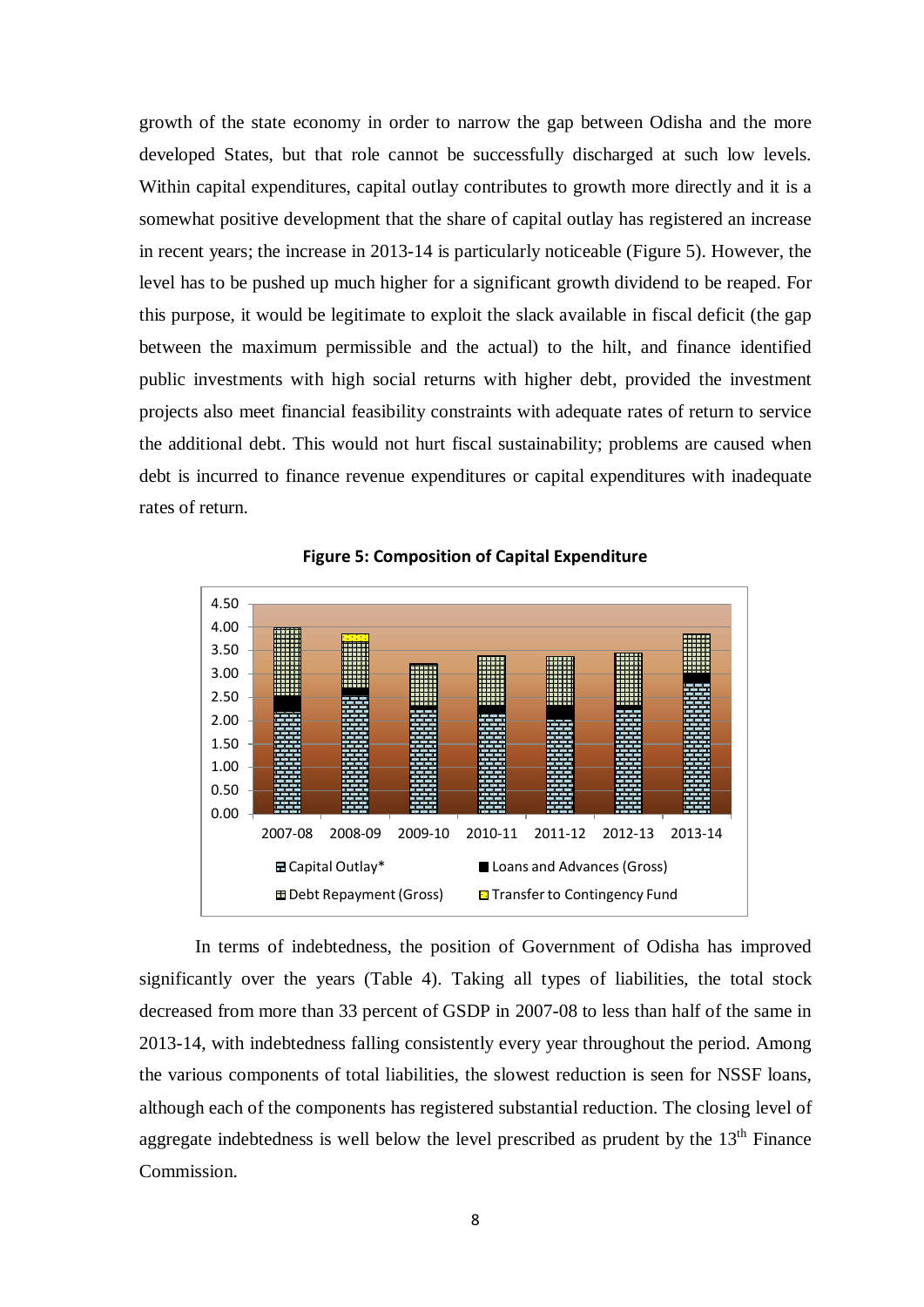#### **Table 4**

|                       |         |         |         |         |         | (% of GSDP) |         |
|-----------------------|---------|---------|---------|---------|---------|-------------|---------|
|                       | 2007-08 | 2008-09 | 2009-10 | 2010-11 | 2011-12 | 2012-13     | 2013-14 |
| <b>NSSF</b>           | 5.23    | 4.59    | 4.56    | 4.28    | 3.85    | 3.42        | 3.29    |
| Net Loans from Centre | 6.50    | 5.71    | 5.05    | 3.84    | 3.30    | 2.87        | 2.65    |
| Other Public Debt     | 8.07    | 6.70    | 5.98    | 4.83    | 4.01    | 2.99        | 2.60    |
| State Provident Funds | 8.30    | 7.53    | 7.56    | 6.86    | 6.33    | 5.84        | 5.62    |
| Other Liabilities     | 5.15    | 5.00    | 4.84    | 3.47    | 4.21    | 2.29        | 2.36    |
| Total                 | 33.23   | 29.53   | 27.99   | 23.28   | 21.70   | 17.41       | 16.53   |

#### **Liabilities of Government of Odisha**

### **4. Assessment of Compliance to the Provisions made in the State FRBM Act 4.1 Fiscal Achievements and Compliance to the FRBM Act Targets: 2013-14**

The review report is required to assess the progress of the State Government in complying with the statutory fiscal targets made in the FRBM Act and review the fiscal management principles enshrined in the Act to conduct the fiscal policy for the year 2013-14. The major objectives of the FRBM Act have been to incentivize fiscal management in order to eliminate the revenue deficit, reduce the fiscal deficit to prescribed level, and contain the debt level at a sustainable level. The major provisions of the Odisha FRBM Act are as follows;

- Present a Medium Term Fiscal Plan (MTFP)
- Undertake appropriate fiscal management principles indicated in the Act to achieve the targets
- Achieve fiscal targets relating to deficit, stock of debt, interest payment, and salary level
- Take suitable measures to ensure greater transparency in the fiscal operation.

Among these provisions, presenting the MTFP in the State legislature and achieving the fiscal targets stipulated in the FRBM Act are statutory requirements. The fiscal transparency measures are stipulated in the rules to the FRBM Act. These are disclosures on fiscal operations and data and information to be given along with the budget to ensure greater transparency. Fiscal management principles enshrined in the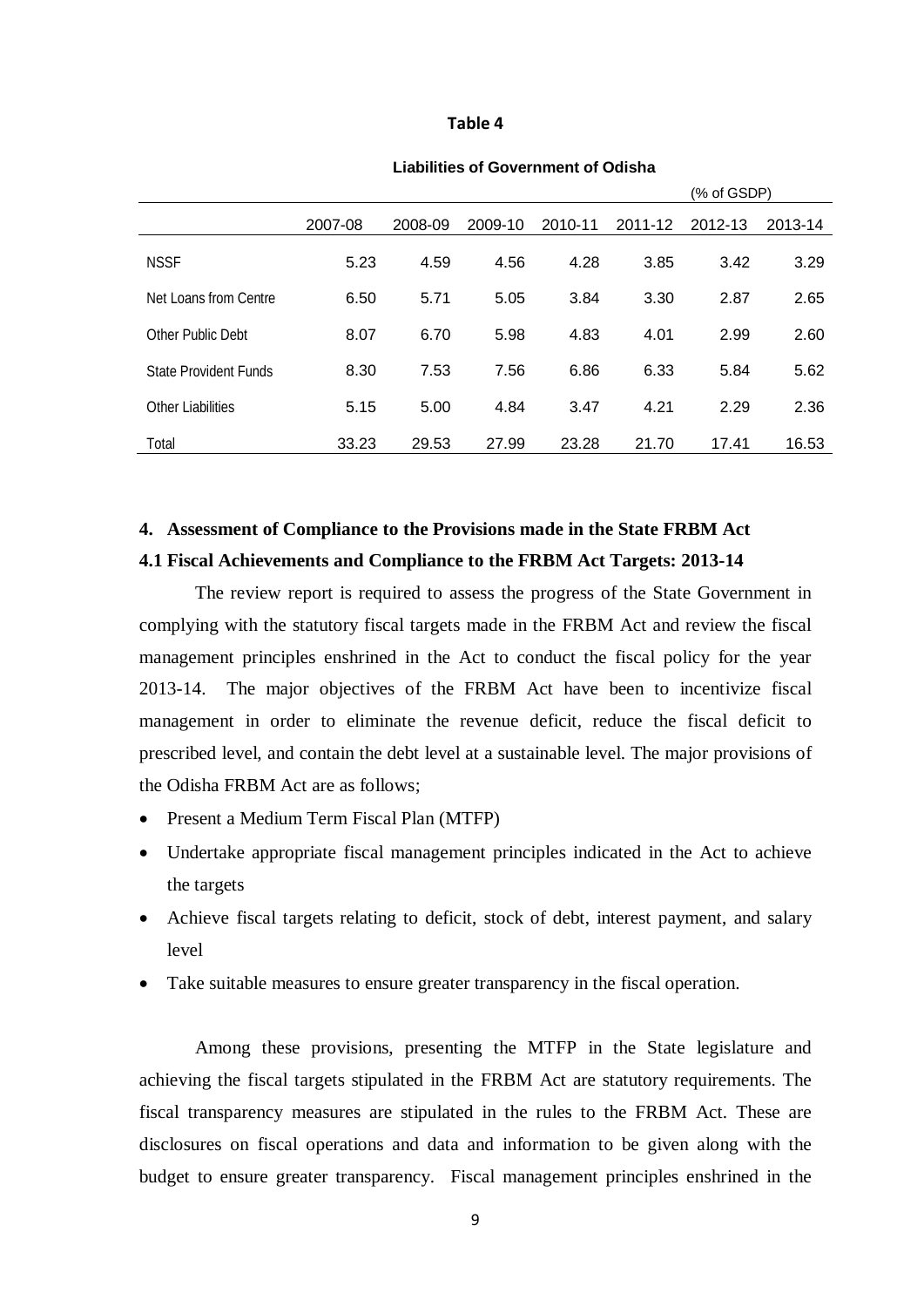FRBM Act are guiding principles to conduct the fiscal policy in the State to facilitate achievement of the required fiscal targets.

The medium term fiscal plan statement as part of the Medium term Fiscal Policy (MTFP) provides the fiscal stance of the State Government with respect to fiscal targets for the ensuing year, revenue generation efforts, expenditure plan and consequent borrowing requirements. The objective of MTFP is to provide the fiscal plan of the Government to raise the revenues, resource allocation priorities, and borrowing plan for the ensuing year in a transparent way. This statement contains three-year rolling targets for revenue deficit, fiscal deficit, and the debt-GSDP ratio – for the ensuing year, and for two subsequent years. Thus, the first year of the MTFP projections is the budget estimates for the year 2013-14. The MTFP was presented in the assembly along with the budget documents.

The Government of Odisha, as per the FRBM Act, is required to achieve the following mandatory fiscal targets;

- 1. Attaining zero revenue deficit;
- 2. Containing the fiscal deficit to 3 per cent of GSDP;
- 3. Limiting the debt-GSDP ratio to the level fixed by the Central Finance Commission, *viz.* 29.8 percent for the year 2013-14;
- 4. Keeping the interest payment as percentage of revenue receipts to 15 per cent to maintain sustainable level of debt stock;
- 5. Limiting the debt stock to three hundred percent of the total revenue receipt of the State;
- 6. Limiting the ratio of salary to State's own revenue to 80 per cent; and
- 7. Limiting the ratio of non-interest committed revenue expenditure to State's own plus mandated revenues to 55 per cent.

The improvement in fiscal situation in recent years has enabled the State Government to achieve better fiscal outcomes. The fiscal targets specified in the FRBM Act and the outcomes for the year 2013-14 are given in Table 5. The State managed to generate revenue surplus of 1.22 percent and limited the fiscal deficit to 1.70 percent relative to GSDP as against FRBM Act requirements of reducing the revenue deficit to nil and limiting the fiscal deficit to 3 percent. Outstanding debt burden of the State declined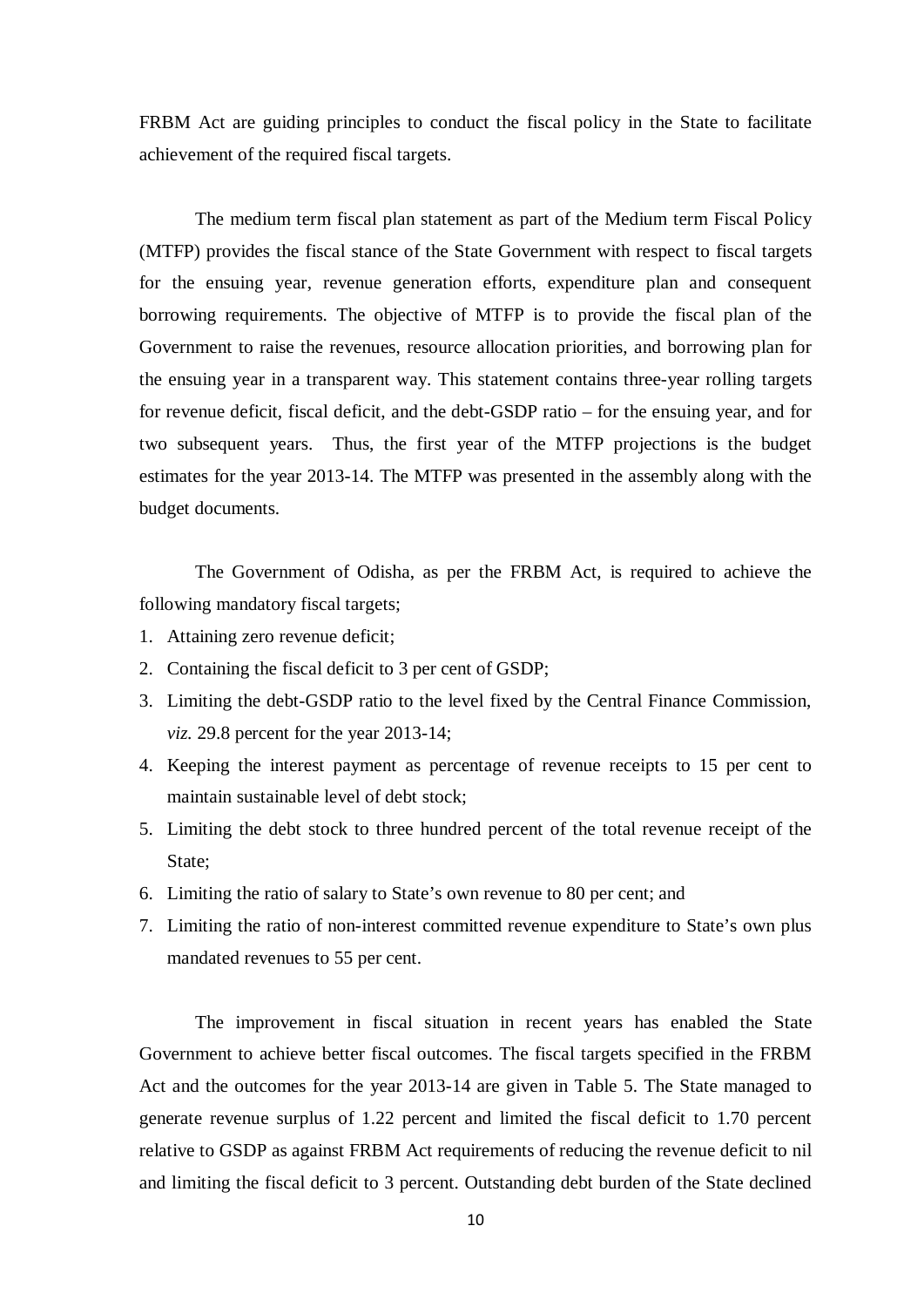substantially to 14.16 per cent relative to GSDP as compared to the prescribed ceiling of 29.8 percent. The debt burden target was fixed by the  $13<sup>th</sup>$  Finance Commission, which form the benchmark for fiscal management in the State FRBM Act. The interest payment as percentage of revenue receipts, which was 5.9 percent of total revenue receipt remained lower than the prescribed limit of 15 percent. The ratio of debt stock to total revenue receipts at 79 percent was much below the prescribed ceiling of 300 percent. Ratio of salary payments to State's own revenue stipulated to be contained at 80 percent stands at 43.55 percent in 2013.14. Ratio of non-interest committed revenue expenditure to own and mandated revenue at 41.81 percent in 2013-14 remains below the prescribed maximum of 55 percent. The fiscal outcomes for the year 2013-14 reveal that the State Government has achieved the numerical fiscal targets stipulated in the FRBM Act.

| <b>FRBM Act Targets and Fiscal Achievements during 2013-14</b>                             |                |                     |
|--------------------------------------------------------------------------------------------|----------------|---------------------|
|                                                                                            |                | Percent             |
|                                                                                            | <b>Targets</b> | <b>Achievements</b> |
| Revenue deficit % of GSDP                                                                  | 0              | 1.22                |
| Fiscal deficit % of GSDP                                                                   | $-3$           | $-1.70$             |
| Total debt stock % of GSDP                                                                 | 29.8           | 14.16               |
| Interest payments % of revenue receipts                                                    | 15             | 5.9                 |
| Ratio of debt stock to total revenue receipts                                              | 300            | 79.0                |
| Ratio of salary to State's own revenue                                                     | 80             | 43.55               |
| Ratio of non-interest committed revenue expenditure to State's own<br>and mandated revenue | 55             | 41.81               |

**Table 5**

The State government has been showing improved fiscal performance in terms of generating substantial revenue surplus, limiting the deficit and debt burden relative to GSDP consistently for several years now. The fiscal performance in 2013-14 continues the achievements of earlier years. The reduction in fiscal deficit and debt burden, significant as they are, raises the question regarding the necessity of the adjustment to such a magnitude. The fiscal correction in previous two years even made the State fiscally surplus; this means a situation where the revenue surplus was more than the capital expenditure. Although, in 2013-14, the fiscal deficit has gone up to the level of 1.70 percent to the GSDP, it remains much lower than the permissible level of 3 percent. The large fiscal space should have been used to push the Government spending, particularly in capital expenditure.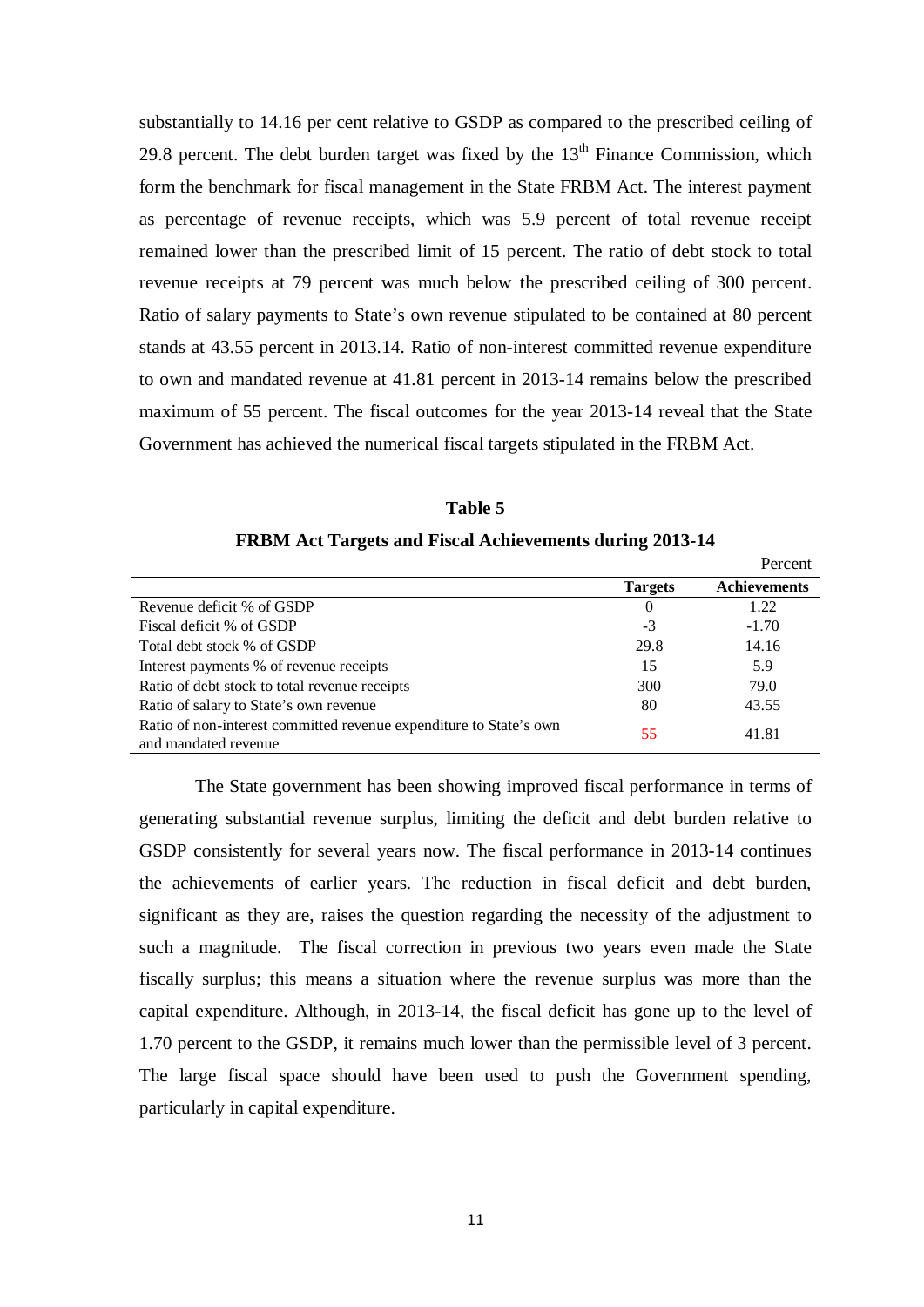#### **4.2 Fiscal Management Principles**

The FRBM Act of the State enunciates a set of fiscal management principles involving debt management and borrowing, tax policy, expenditure policy, and budgetary and other institutional measures. The fiscal management principles are prescribed to help the State Government to achieve the statutory targets. These principles are usually common to the economic policies pursued by the Governments at any level and can be properly assessed only over a reasonably long period with continuous monitoring of relevant fiscal data. Improving efficiency in tax system, pursuing expenditure policies to provide economic growth and poverty reduction, and stabilizing debt burden to achieve fiscal consolidation are policies that form the core of any Government's economic policies. However, it is necessary to assess the recent fiscal policies of the State government keeping these stated principles under consideration.

#### **Debt Management**

The overall objective of any Government's debt management policy is to meet financing needs at the lowest possible long-term borrowing costs and to keep the total debt within sustainable levels. The debt management principles of the FRBM Act require the State Government to maintain debt at a prudent level, manage guarantees and other contingent liabilities prudently, and use borrowed funds for productive purposes and create capital assets. The debt stock putting an intergenerational burden ceased to be concern for the State as the debt-GSDP ratio of the State has declined sharply from 43.81 percent in 2004-05 to 14.16 percent in 2013-14. The State Government, over the years, reduced dependence on borrowing to finance State Plan, swapped high cost loans in the past, and prepaid and followed a buy back policy for high cost loans. These measures reduced the interest burden of the State. The State Government also has not resorted to market borrowing to contain net addition to the debt stock for last many years.

The FRBM Act, through the fiscal management principles, calls upon the Government to restrict the guarantee and other contingent liabilities to a specified level and manage it prudently. The guarantees, not part of the conventional debt burden, become the liability in the event of default by borrowing organizations. The State Government has been following the recommendations of the Technical Committee of Finance Secretaries (supported by the Reserve Bank of India), 2002-03, to fix a ceiling on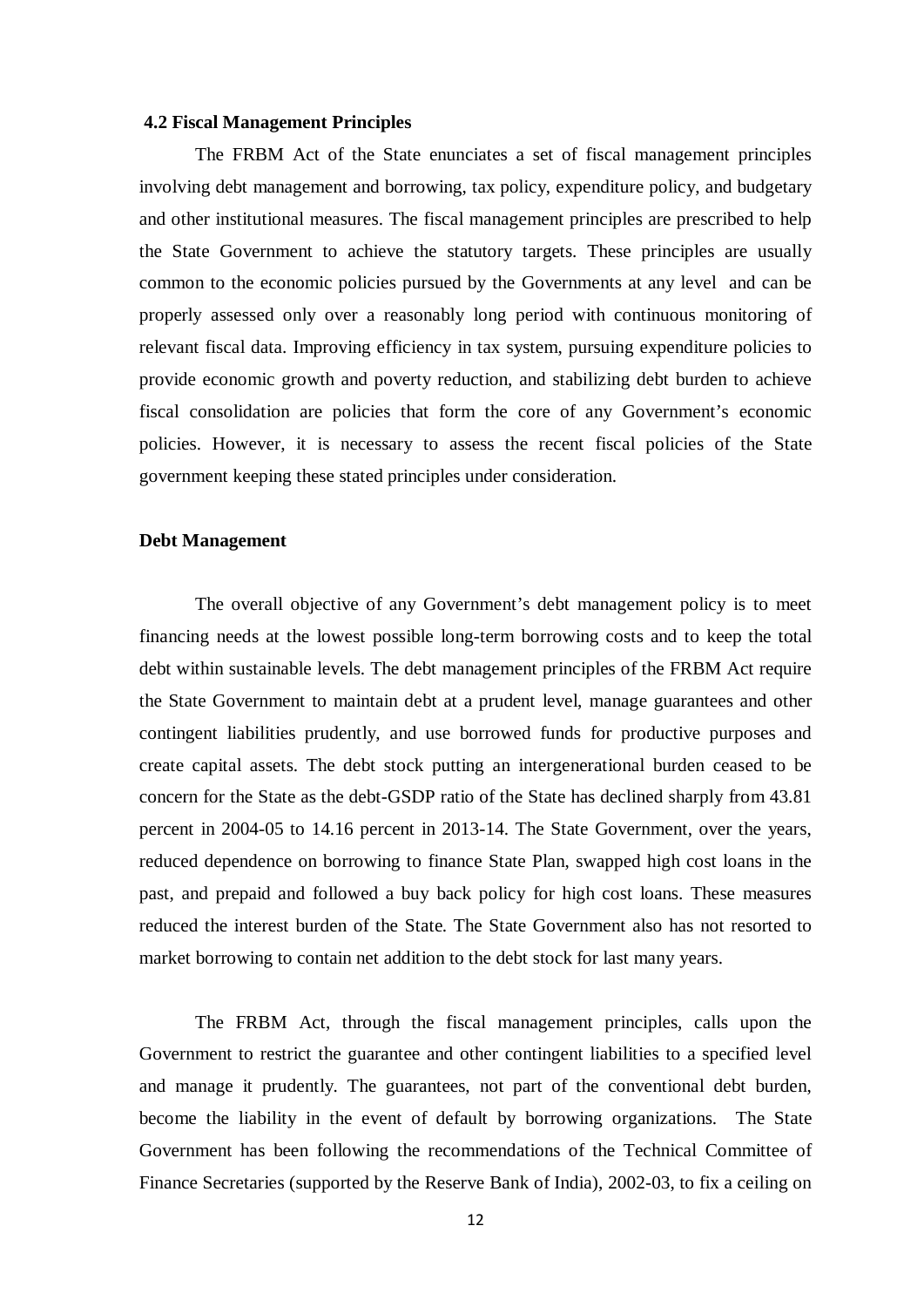guarantees. There is a limit of 100 per cent of the State revenue receipts of the second preceding year to fix the total outstanding government guarantees. The outstanding guarantee as percentage of revenue receipt net of grant-in-aid has been reduced to 5.31 per cent by 2013-14 (Table 6). The State also constituted a guarantee redemption fund during the year 2002-03 with the objective of meeting the payment obligations arising out of possible default in discharging the debt servicing obligations relating to the loans guaranteed by Government.

| Year    | <b>Guarantee</b><br><b>Outstanding at the</b><br>end of the year<br>(Rs. Lakh) | <b>Guarantee</b><br>Outstanding % of<br><b>Revenue Receipts less</b><br><b>Grants for the 2nd</b><br><b>Preceding year</b> | Guarantee as % of<br><b>GSDP</b> |
|---------|--------------------------------------------------------------------------------|----------------------------------------------------------------------------------------------------------------------------|----------------------------------|
| 2004-05 | 3823.25                                                                        | 57.59                                                                                                                      | 4.92                             |
| 2005-06 | 3496.19                                                                        | 45.26                                                                                                                      | 4.11                             |
| 2006-07 | 2647.55                                                                        | 27.87                                                                                                                      | 2.60                             |
| 2007-08 | 2168.43                                                                        | 19.00                                                                                                                      | 1.68                             |
| 2008-09 | 1386.4                                                                         | 9.32                                                                                                                       | 0.93                             |
| 2009-10 | 1026.94                                                                        | 5.92                                                                                                                       | 0.63                             |
| 2010-11 | 2066.25                                                                        | 10.62                                                                                                                      | 1.05                             |
| 2011-12 | 2510.43                                                                        | 12.12                                                                                                                      | 1.14                             |
| 2012-13 | 2251.23                                                                        | 8.50                                                                                                                       | 0.90                             |
| 2013-14 | 1705.27                                                                        | 5.31                                                                                                                       | 0.62                             |

**Table 6 Outstanding Guarantees**

Source: Finance Account, GoO, Relevant Years

Although the statutory requirement of using borrowed funds exclusively for creating capital assets is satisfied as generating revenue surplus consistently over the years helped to limit the borrowing for capital outlay only, the low-borrowing regime raises concerns in the context of a fiscal policy enabling growth and development. Indeed, borrowing is carried out to finance the deficit arising due to capital outlay and any deficit in the revenue account. A revenue surplus provides greater fiscal space to the Government to increase the capital outlay and keep the debt burden sustainable. Between the years 2007-08 and 2012-13, the capital outlay as percentage of GSDP has remained unchanged at the very low level of 2.20 percent. In 2013-14, there was a marginal change in capital outlay to 2.84 percent relative to GSDP. Given that the fiscal deficit has remained very low as compared to the permissible limit of 3 percent of GSDP, the State Government should go for higher capital outlay. Not resorting to borrowing for markets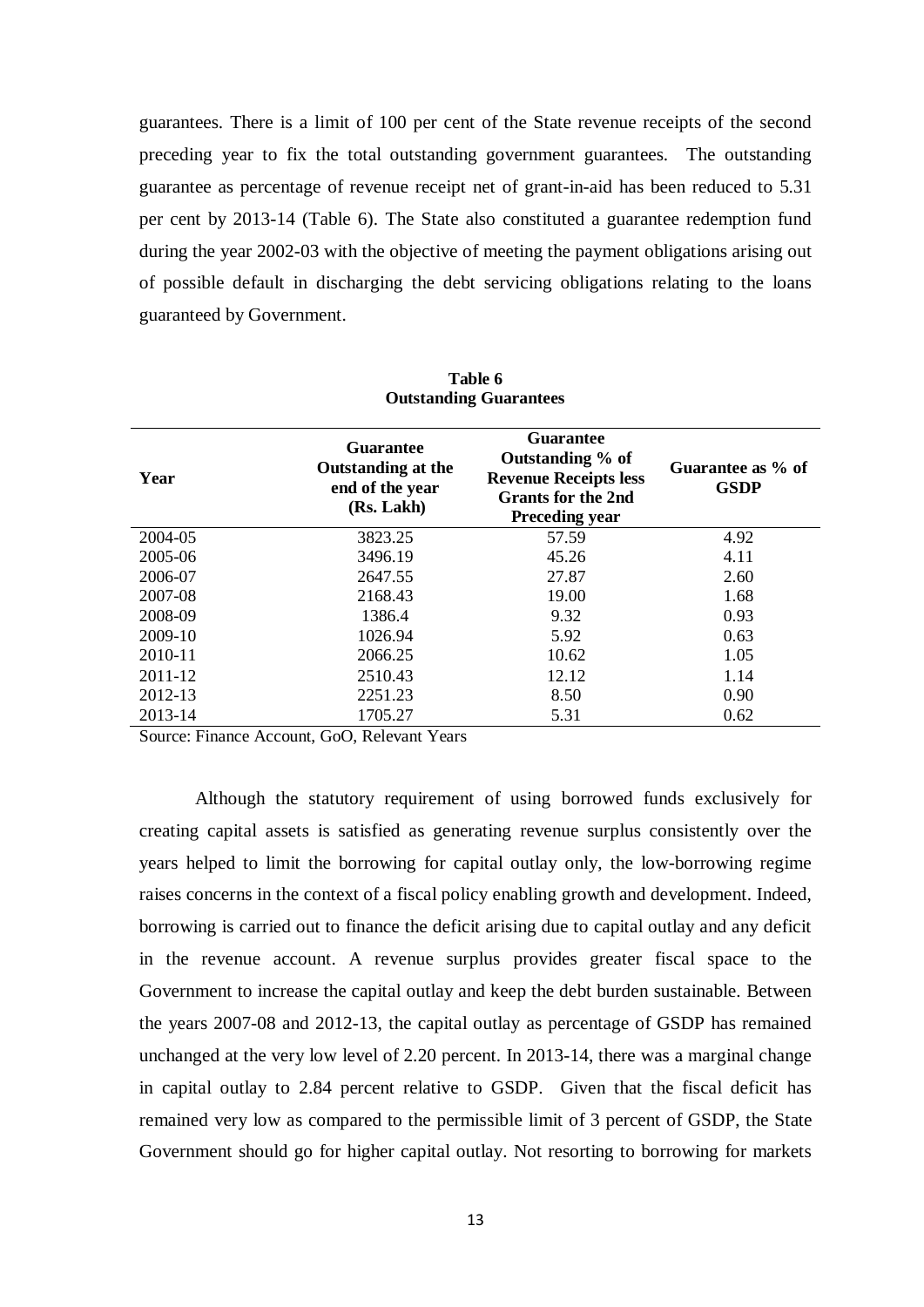and reducing net addition to borrowing should not be the benchmark for a development oriented fiscal policy in the face of availability of large fiscal space.

#### **Tax Policy and Administration**

The FRBM Act requires the State Government to maintain stability and predictability in the level of tax burden, avoiding incentives, concessions and exemptions, and pursuing the tax policy with due regard to economic efficiency and compliance cost. These form the core of the tax policy of any Government. The own tax revenue as percentage of GSDP shows a smooth rising curve since 2007-08, with a single spike in 2011-12 due to rise in sales tax. There have not been many changes in tax rate of individual State taxes. The VAT regime, introduced in 2005, has stabilized in terms of rate and base structure in the State. The introduction of GST, which has remained uncertain, will bring in changes in the tax system as some of the State taxes like entertainment tax, luxury tax, and entry tax will be subsumed in it along with the VAT. However, every effort needs to be made to improve the tax-GSDP ratio, which has remained at relatively low level compared to many other States of India.

![](_page_21_Figure_3.jpeg)

**Figure 6 Own tax Revenue as Percentage of GSDP**

Economic efficiency in tax system implies that the Government should collect sufficient revenue to carry out its functional responsibilities without distorting market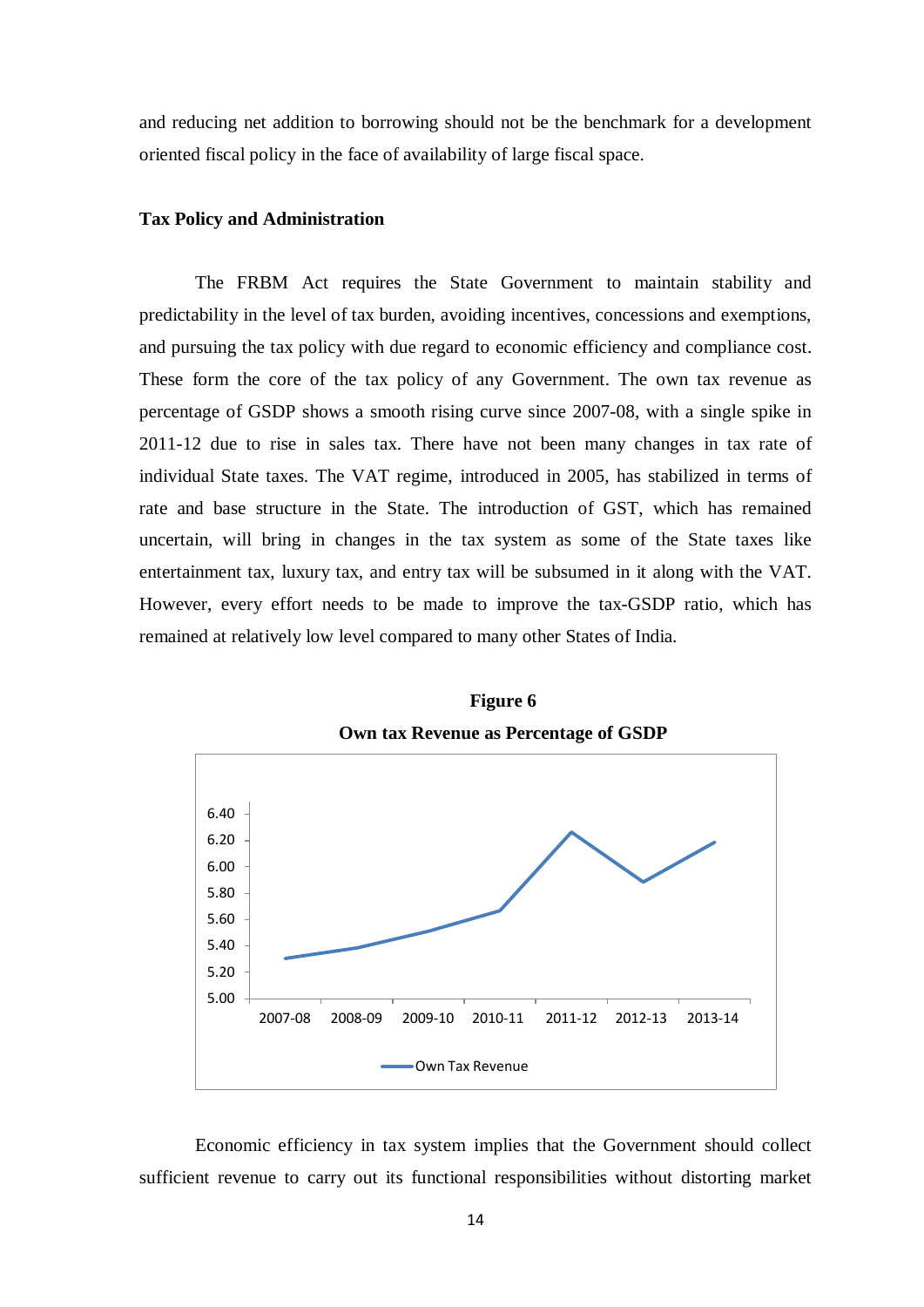behavior and basic economic decisions of people relative to saving and consumption. The introduction of VAT and stabilization of the rate structure in the State has reduced any discretionary changes in the tax policy. The Government has made efforts to modernize the tax administration and introduced electronic payment taxes, e-filing of returns and generation of Waybills and statutory forms on electronic mode. These are expected to reduce compliance cost. The Government has largely refrained from offering concessions and exemptions that distort the tax system.

The FRBM Act also calls upon the Government to raise non-tax revenue with due regard to cost recovery and equity. The non-tax revenue of the State has evolved as a major source of State revenue as its share in total revenue receipts has steadily increased from about 24 per cent in 2004-05 to 33 percent in 2013-14. About 65 percent of the nontax revenue of the State comes from royalties on mining and quarrying activities. The Central Government takes decisions regarding the royalty rates. The power sector has been privatized in the State and the Government is not a big player in the provision of public transport facility. Thus, subsidy in these two important sectors has been low. The scope for reducing subsidy and improving cost recovery from other services provided by the Government in the social and economic sectors seems to be limited. However, the Government should make efforts to improve cost recovery in economic sectors by improving the quality of the service provided. There has been no major change in the policy of the Government to increase cost recovery from services under social and economic sectors in 2013-14.

#### **Institutional Measures to Improve Quality of Expenditure**

 The FRBM Act incorporates fiscal management principles relating to improving institutional aspect and processes to improve quality of public expenditure. These include getting value for money from use of public resources, maintaining physical assets, increasing transparency, minimizing fiscal risks associated with public sector undertakings (PSUs), realistic budget formulation to minimize the deviations during the course of the year, and an appropriate cash management practice. The Government has taken several initiatives to improve the quality of public expenditure. These include introducing outcome budget, introducing cash management system, formulating annual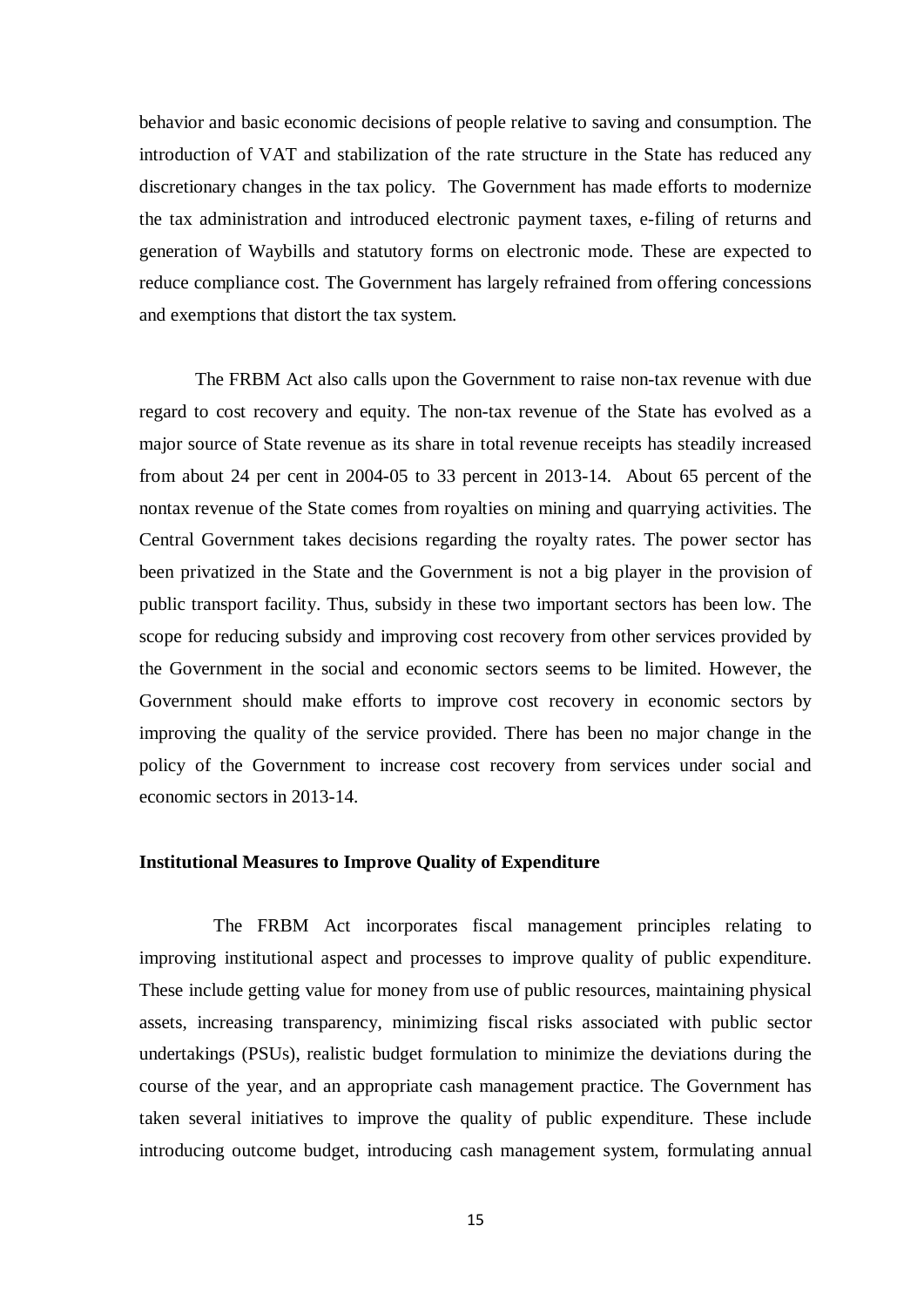maintenance plan, and computerization of treasury activities and integrated financial management system (IFMS).

The Government has introduced outcome budget in number of departments to link outlays to outcomes. Producing desired results from the utilization of public money is the key to the idea of getting best value for money. There are many concerns with regard to the outcome budget introduced in the State. Developing a set of realistic performance information for the programmes, costing the activities, and utilizing the performance information in the programme formation and resource allocation decisions are important ones in this context. If the outcome budget remains an *ex post facto* activity, it will have no major impact in the budget management system and will continue as a routine activity. It is advisable for the State government to assess independently whether the performance information contained in the individual outcome budgets is relevant and adequate, and whether a better integration of the performance indicators with the decisions relating to programme formulation and resource allocation is called for.

The State Government introduced cash management system in 2010-11 to maintain an even pace throughout the year and remove the spikes in the expenditure towards the end of the fiscal year. A sound cash management system helps drawing an effective borrowing calendar and improves predictability of fund flows to spending agencies. The State Government introduced the cash management system initially for 10 departments, which were extended to 18 departments by 2012-13. This system, while giving operational flexibility to the departments, puts a ceiling on spending limit in each quarter and in the last month of the fiscal year. Expenditure during the month of March should not exceed 15 per cent of the budget, and expenditure during the last quarter of the financial year should be within 40 per cent of the budget. The introduction of cash management system has improved utilization of the budgetary allocation and reduced the tendency of 'March Rush' considerably. The Comptroller and Auditor General, in their report on state finances for Odisha, observed some cases of higher expenditure exceeding the cash management limit. The State Government should take steps to remove this tendency and ensure that the limit set for the last quarter of the financial years is adhered to by the departments.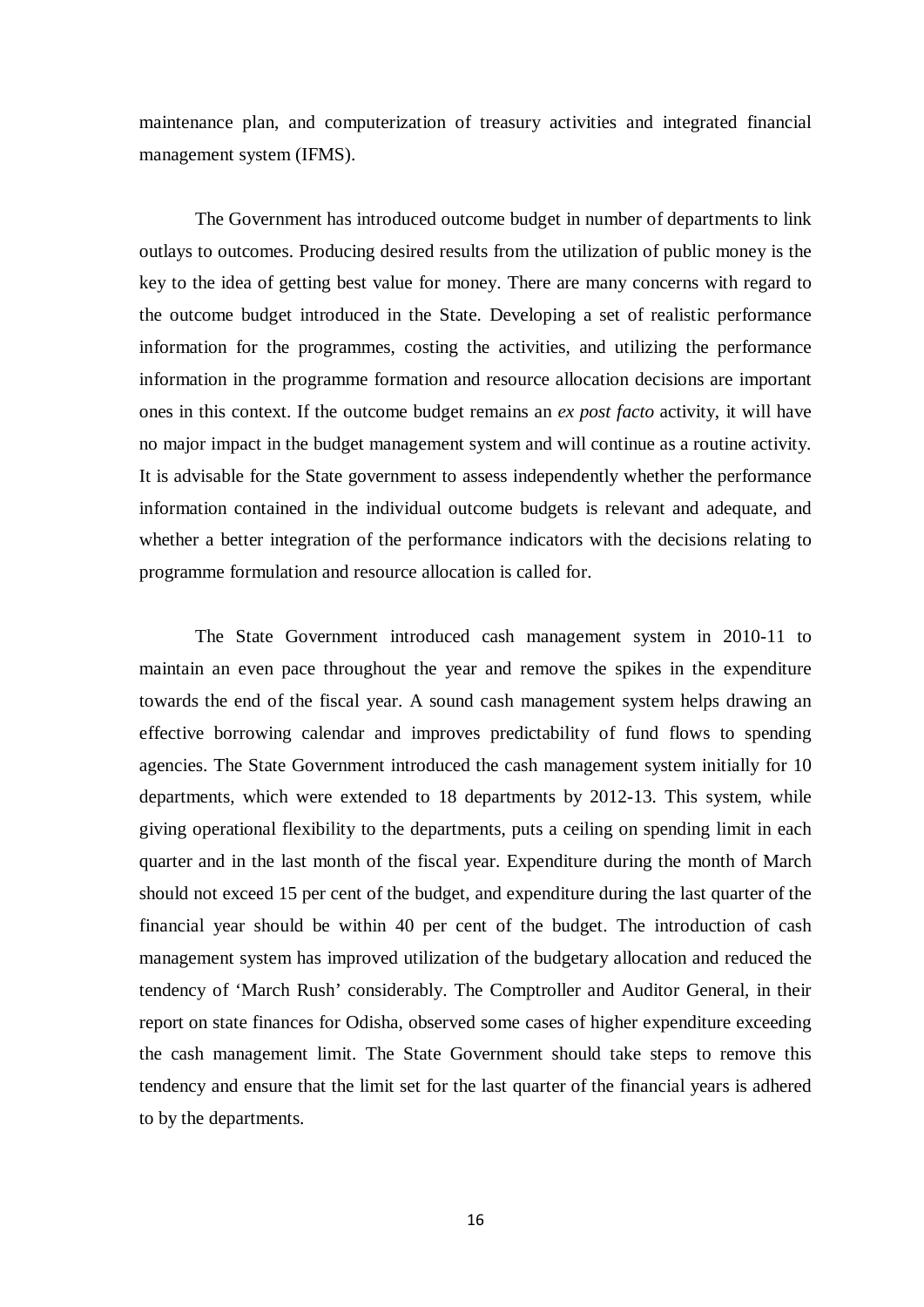The State Government has introduced an Annual Maintenance Plan for the administrative departments for better utilization of the budgeted provision for Operation & Maintenance. The plan indicates the criteria to be followed for allocation of budgeted provision among the functional and administrative units, routine and periodic maintenance, and monitoring and oversight arrangement.

The treasury computerization and IFMS system being worked out by the Government is expected to provide a comprehensive electronic system to facilitate capture of the financial activities of the State Government. The system adopts a life cycle approach, which would envisage accommodating all the processes from preparing estimates to audit. It will help the Finance Department in managing the resources for the state. This system has been designed to provide services to various users such as the finance department, spending departments, field offices, AG (O) and treasuries. A fully operational IFMS will have several other features to integrate the financial transactions relating employees through HRMS, plan finance monitoring system for monitoring of Central schemes, the VLC system for receipt of online accounts, and the RBI for advising electronic payments and receiving scrolls for electronic payments and receipts.

Fiscal transparency measures enunciated in the FRBM Act requires the State Government to minimize the secrecy and disclose data and information relating to the fiscal operations. The Act specifies that the Government should provide information with regard to changes in accounting standards, budgetary documents, and new policies, detailed accounts of fiscal variables, details of employees and salary payments, and revenue, and expenditure details. While the State governments has made most of the information accessible to the general public, some of the information like estimated yearly pension liability and statement showing tax concession and exemptions have not been provided yet. The State Government should furnish this information along with the budget documents in the interest of greater transparency espoused by the FRBM Act.

#### **Other Budget Management Features**

To improve budget credibility and preserve the sanctity of the budget voted in the State Legislature the FRBM Act limits the number of supplementary demands to be presented in a financial year to one. The Act also stipulates presenting accompanying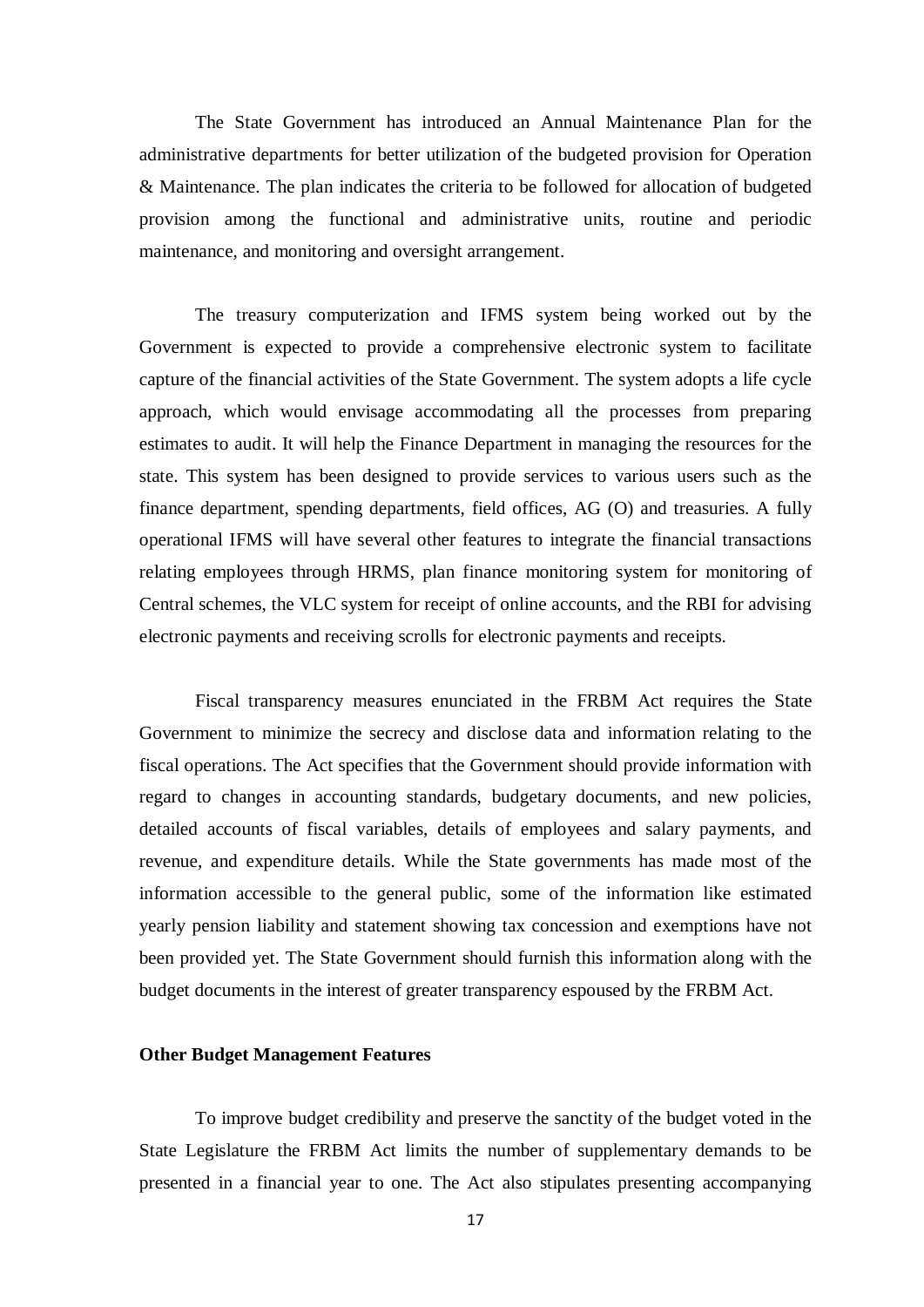statement indicating availability of resources for this supplementary demand through curtailment of expenditure to offset any fiscal impact on fiscal targets to be achieved as envisaged in the Act. Although the State Government managed to limit the budget amendments by presenting a single supplementary budget during the year and managed to meet the fiscal targets as specified in the Act, there are many cases of deviations from the budget estimates. It is important for the State Government to respect the spirit of this provision of the Act and minimize the deviations of actual spending from the budget estimates.

#### **5. Budget Credibility: Projections and Outturns**

This section compares the aggregate fiscal outturns for the year 2013-14 to the budget estimates to assess the budget credibility. One of the important fiscal management principles enunciated in the FRBM Act was to formulate the budget in a realistic manner giving due regard to the general economic outlook and realistic revenue projections to minimize deviations during the course of the year. The ability to raise the projected revenue and implement the budgeted expenditure is an important factor that shows the ability of the Government to deliver the public services as enunciated in the Government policies. Table 7 shows the fiscal variables as projected in the budget for the year 2013- 14 and the achievements for the year. The fiscal indicators for both the budget estimates and budget outturns are shown as percentages of the GSDP at current prices.

The fiscal outcomes for the year 2013-14 - revenue deficit, fiscal deficit, and debt-GSDP ratio, show that the State Government managed to improve considerably over the budget estimates. The revenue surplus of 1.22 percent relative to GSDP was higher than that of the budget estimate of 0.70 percent, a 0.52 percentage point improvement. Similarly, the fiscal deficit of 1.70 percent relative to GSDP was achieved over the projected level of 2.18 percent. The revenue expenditure has declined by 1.38 percentage points relative to GSDP due to compression of general services as compared to the budget estimates. The aggregate receipts, however, declined by 0.86 percentage points, largely due to decline in central transfers. While own tax revenue fell by 0.26 percentage points, own non-tax revenue registered an increase of 0.57 percentage points as compared to the budget estimates. The capital expenditure utilization, falling short marginally by 0.03 percentage points, seems to be an improvement over the previous years.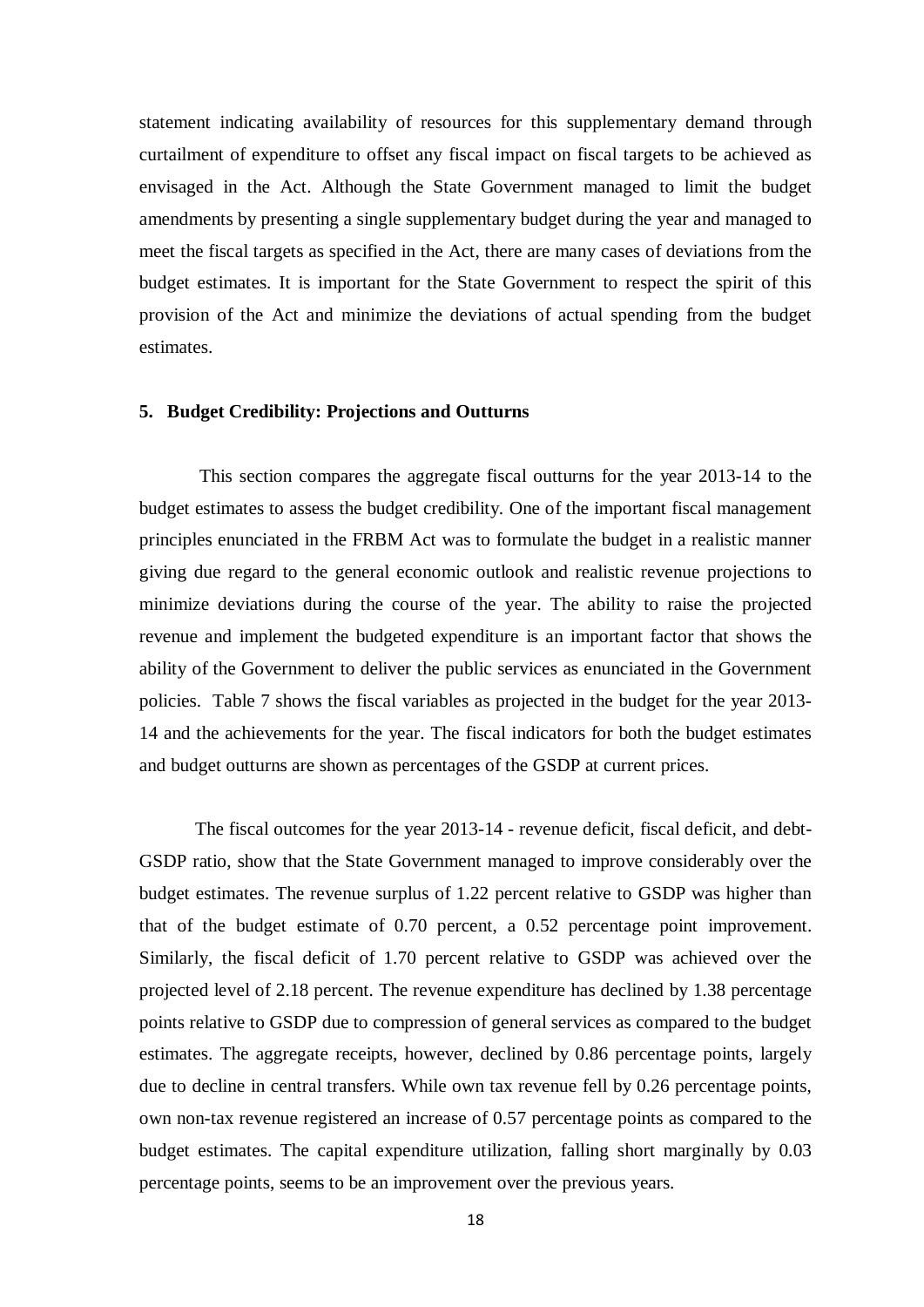|                                   |              |                |                   | (Percentage of GSDP) |
|-----------------------------------|--------------|----------------|-------------------|----------------------|
|                                   | 2013-14 (BE) | 2013-14 Actual | <b>Difference</b> | Diff. % BE           |
| <b>Revenues</b>                   | 18.79        | 17.93          | $-0.86$           | $-4.59$              |
| Own Tax Revenues                  | 6.45         | 6.19           | $-0.26$           | $-4.05$              |
| <b>Own Non-Tax Revenues</b>       | 2.50         | 3.07           | 0.57              | 22.76                |
| <b>Central Transfers</b>          | 9.84         | 8.67           | $-1.17$           | $-11.88$             |
| <b>Tax Devolution</b>             | 5.83         | 5.59           | $-0.24$           | $-4.13$              |
| Grants                            | 4.02         | 3.09           | $-0.93$           | $-23.13$             |
| <b>Revenue Expenditure</b>        | 18.09        | 16.71          | $-1.38$           | $-7.65$              |
| <b>General Services</b>           | 6.63         | 5.02           | $-1.61$           | $-24.23$             |
| <b>Social Services</b>            | 6.61         | 6.86           | 0.25              | 3.75                 |
| <b>Economic Services</b>          | 4.52         | 4.51           | $-0.01$           | $-0.30$              |
| <b>Assignment to Local Bodies</b> | 0.33         | 0.33           | 0.00              | $-0.39$              |
| <b>Capital Expenditure</b>        | 2.88         | 2.92           | 0.04              | 1.44                 |
| Capital Outlay                    | 2.87         | 2.84           | $-0.03$           | $-1.07$              |
| Net Lending                       | 0.00         | 0.08           | 0.07              | 2046.32              |
| <b>Revenue Deficit</b>            | $-0.70$      | $-1.22$        | $-0.52$           | 74.79                |
| <b>Fiscal Deficit</b>             | 2.18         | 1.70           | $-0.48$           | $-22.06$             |
| <b>Primary Deficit</b>            | 0.16         | 0.64           | 0.48              | 299.23               |
| <b>Outstanding Debt</b>           | 16.69        | 14.16          | $-2.53$           | $-15.13$             |

## **Table 7**

**Budget Estimates and Outturns for the year 2013-14**

Source: Basic data – Finance Accounts and Budget Document for the year 2013-14, GoO GSDP data used are of 2004-05 series

The actual debt-GSDP ratio of 14.16 percent in 2013-14 was lower than the budget estimate of 16.69 percent relative to GSDP. The actual borrowing during the year both from the market and from the central Government has been less than what has been planned for in the budget estimates. The net debt incurred during the year was Rs.686.10 crores, as against the budget estimate of Rs.4985.60. This has helped reducing the debt burden relative to GSDP. Table 8 shows the debt receipts and repayments from various sources during 2013-14.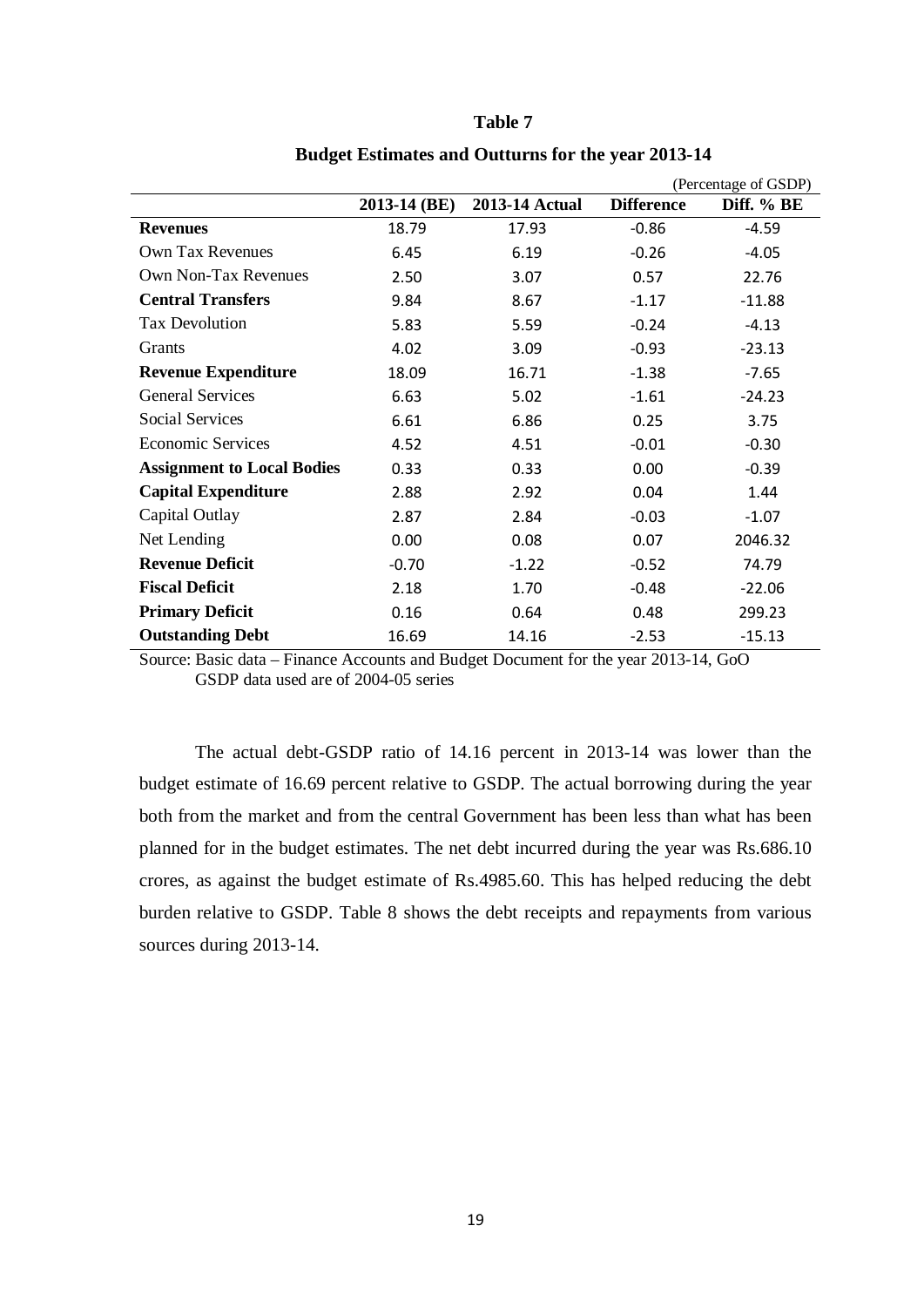|                                        |                         |        | (Rs. Lakh)        |
|----------------------------------------|-------------------------|--------|-------------------|
|                                        | <b>Budget Estimates</b> | Actual | <b>Difference</b> |
| <b>Public Debt Receipts</b>            |                         |        |                   |
| Internal Debt                          | 608495                  | 173966 | -434529           |
| Loans Advances from Central Government | 71934                   | 55060  | -16874            |
| Public Debt                            | 680429                  | 229026 | $-451403$         |
| Small Savings and Provident Fund       | 325047                  | 333233 | 8186              |
| Total                                  | 1005476                 | 562259 | -443217           |
| <b>Debt Repayments</b>                 |                         |        |                   |
| Internal Debt                          | 227541                  | 177531 | $-50010$          |
| Loans Advances from Central Government | 54328                   | 51790  | -2538             |
| Public Debt                            | 281869                  | 229321 | $-52548$          |
| Small Savings and Provident Fund       | 225047                  | 264327 | 39280             |
| Total                                  | 506916                  | 493648 | -13268            |

### **Table 8 Borrowings and Repayments: 2013-14**

Source: Finance Accounts and Budget Document for the year 2013-14, GoO

The State Government managed to achieve higher revenue surplus and reduced the fiscal deficit and debt stock as compared to the budget estimates. The fiscal outcomes of the year 2013-14, however, remained much below the permissible limits imposed by the FRBM Act. The fiscal space available to the Government has not been utilized properly, as the capital expenditure continues to remain low. However, during the fiscal year 2013-14, the State government has attempted to improve the capital outlay as compared to the last two years. During 2011-12 and 2012-13, the revenue surplus, as percentage of GSDP, was much higher and fiscal deficit was much lower. This trend of raising capital expenditure should gain momentum and the Government should not shy away from borrowing from market. The government should reverse the policy of not borrowing from the market, when the revenue surplus is substantial and the fiscal deficit is lower than the FRBM Act ceiling.

#### **5.1 Disaggregated Analysis of Revenue Receipts**

Data on detailed sources of revenue shown in Table 9 reveal that the actual own tax revenue fell short of the budget estimate in 2013-14. The actual collection of taxes like sales tax, taxes on vehicles, land revenue, stamps and registration fees, profession tax, and other taxes has declined as compared to the budget estimates. Lower realization of tax revenue as compared to the budget estimates raises questions on efficiency of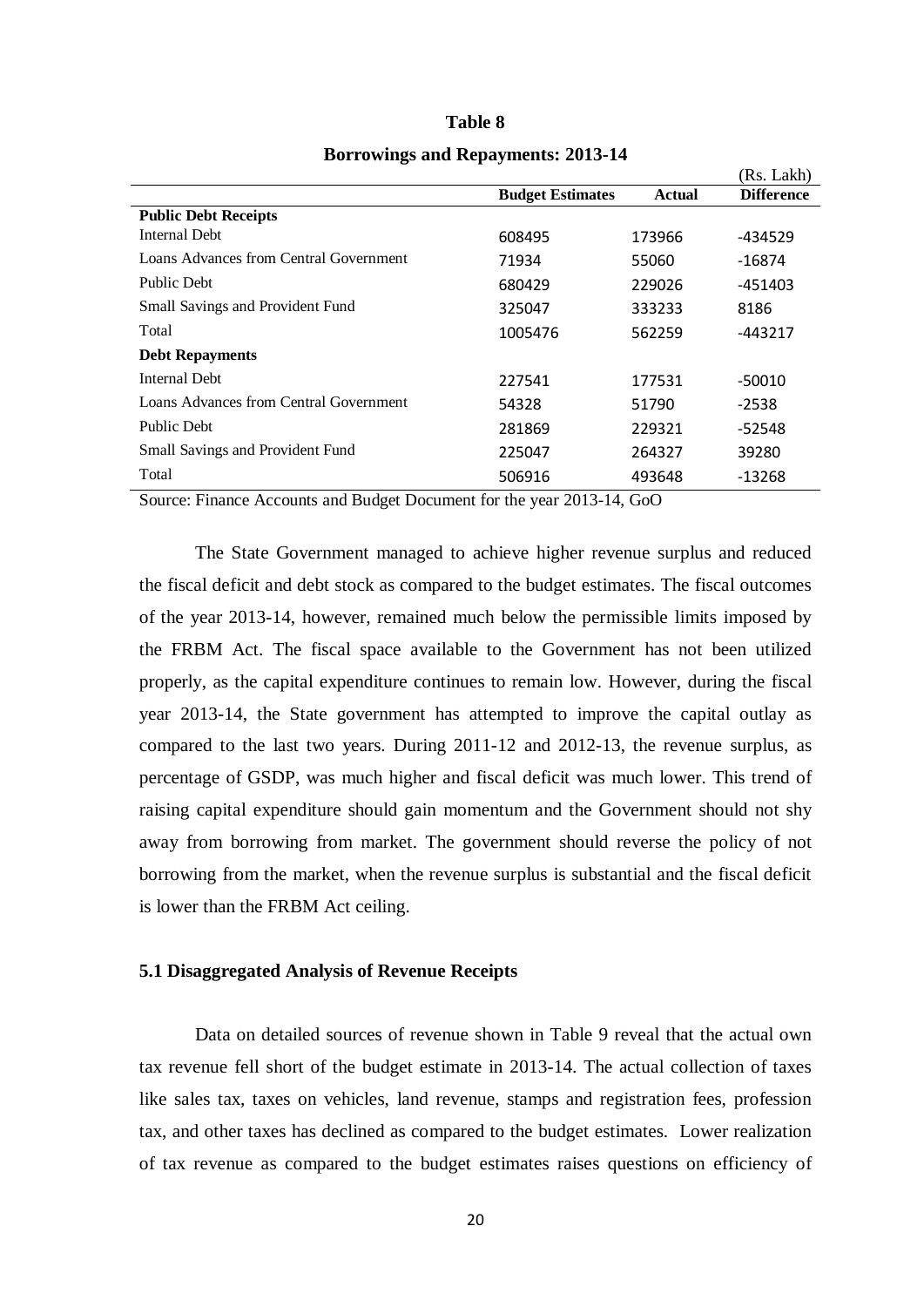projection methodology and assumptions taken on macroeconomic conditions. The actual collection from land revenue fell short of the budget estimates by 52 percent. The planned levy of stamp duty on renewal of license fees on mining lease was stayed by the judiciary, because of which the projected revenue could not be realized. However, compared to the previous year, the own tax revenue has grown at about 12 percent.

|                             |         |         |         |           | $\frac{0}{0}$ | $\frac{0}{0}$ |
|-----------------------------|---------|---------|---------|-----------|---------------|---------------|
|                             |         | 2013-14 |         |           | <b>Change</b> | <b>Change</b> |
|                             | 2012-13 | (BE)    | 2013-14 | Diff.     | over          | Over          |
|                             |         |         |         |           | <b>Budget</b> | 2012-13       |
| <b>Revenues</b>             | 4393691 | 5129898 | 4894685 | $-235213$ | $-4.59$       | 11.40         |
| <b>Own Tax Revenues</b>     | 1503413 | 1760500 | 1689158 | $-71342$  | $-4.05$       | 12.35         |
| Sales Tax                   | 968468  | 1109500 | 1072855 | $-36645$  | $-3.30$       | 10.78         |
| <b>State Excise Duties</b>  | 149864  | 172500  | 178013  | 5513      | 3.20          | 18.78         |
| Motor Vehicle Tax           | 74619   | 90000   | 85967   | $-4033$   | $-4.48$       | 15.21         |
| Goods and Passengers tax    | 134254  | 150000  | 161345  | 11345     | 7.56          | 20.18         |
| <b>Electricity Duty</b>     | 59048   | 64000   | 67011   | 3011      | 4.71          | 13.49         |
| Land revenue                | 42021   | 90000   | 43126   | $-46874$  | $-52.08$      | 2.63          |
| Stamp Duty and Regi. Fees   | 54488   | 62000   | 60548   | $-1452$   | $-2.34$       | 11.12         |
| Profession tax              | 13599   | 16000   | 14970   | $-1030$   | $-6.44$       | 10.08         |
| <b>Other Taxes</b>          | 7052    | 6500    | 5322    | $-1178$   | $-18.12$      | $-24.53$      |
| <b>Own Non-Tax Revenues</b> | 807803  | 682500  | 837860  | 155360    | 22.76         | 3.72          |
| <b>Interest Receipts</b>    | 58825   | 30000   | 124118  | 94118     | 313.73        | 111.00        |
| Dividends and Profits       | 56453   | 23000   | 45240   | 22240     | 96.70         | $-19.86$      |
| <b>General Services</b>     | 36342   | 12870   | 28790   | 15920     | 123.70        | $-20.78$      |
| Miscellaneous General       |         |         |         |           |               |               |
| Services of which           | 22560   | 1100    | 12650   | 11550     | 1050.01       | $-43.93$      |
| <b>Social Services</b>      | 19058   | 14180   | 20713   | 6533      | 46.07         | 8.68          |
| Education, Sports, Art &    |         |         |         |           |               |               |
| Culture                     | 8910    | 1663    | 7586    | 5923      | 356.18        | $-14.85$      |
| <b>Economic Services</b>    | 637125  | 602450  | 618999  | 16549     | 2.75          | $-2.84$       |
| Forestry and Wildlife       | 18892   | 3022    | 9511    | 6489      | 214.78        | $-49.66$      |
| Major Irrigation            | 29114   | 8500    | 30846   | 22346     | 262.90        | 5.95          |
| Medium Irrigation           | 9645    | 28400   | 12785   | $-15615$  | $-54.98$      | 32.55         |
| Mining Royalties            | 569570  | 551500  | 551880  | 380       | 0.07          | $-3.11$       |
| Roads and Bridges           | 5912    | 7200    | 6907    | $-293$    | $-4.07$       | 16.83         |
| <b>Central Transfers</b>    | 2082475 | 2686898 | 2367666 | $-319232$ | $-11.88$      | 13.69         |
| <b>Tax Devolution</b>       | 1396501 | 1590388 | 1524725 | $-65663$  | $-4.13$       | 9.18          |
| Grants                      | 685973  | 1096510 | 842942  | $-253568$ | $-23.13$      | 22.88         |

**Table 9 Revenue Realization**

Actual receipts from own non-tax revenue increased by 22.76 percent over the budget estimates during the year 2013-14. While both the own tax revenue and central transfers declined over their budget projections, it was because of the performance of the non-tax revenues that the State managed reduced the severity of the decline of total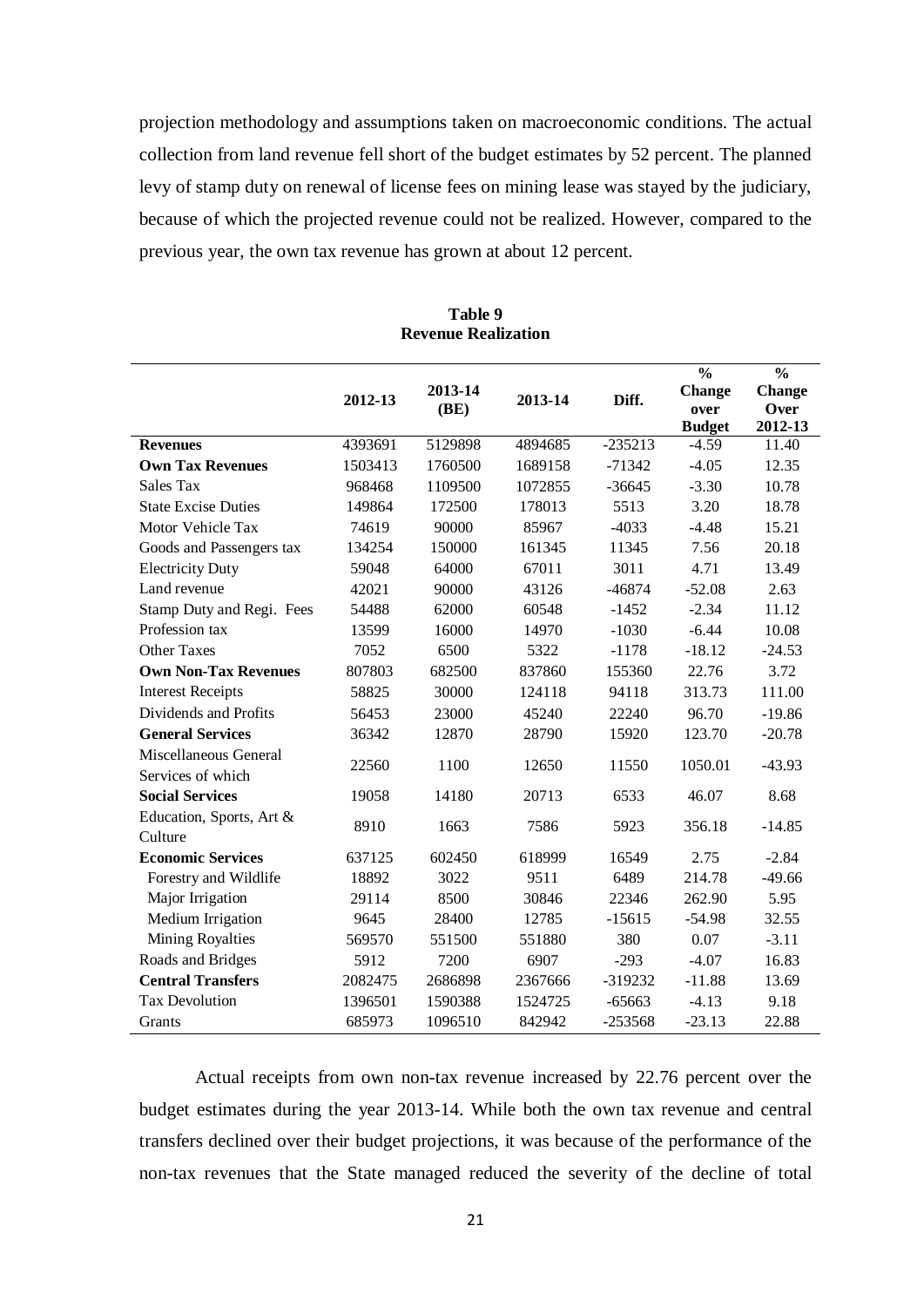revenue. Some of the sources of non-tax revenue seem to have been under projected at budget estimate level, which actually ended up with larger realization. This practice should be discouraged and an unbiased estimate of revenue sources should be included at the budget estimate level.

The interest receipt showing a large increase as compared to the budget estimates was due to a one-time settlement of arrears against interest receivable from the GRIDCO and other discoms. This is a pure book transfer and has been shown in revenue expenditure side. In the case of miscellaneous general service, interest relief from central Finance commission was not budgeted due to its uncertainty, which was realized during the year. In the case of Education, Art & Culture, showing higher collection as compared to the budget, the income from SSA was not budgeted and was realized during the year. In the case of Forestry and Wild Life, which show large increase in revenue collection as against the budget estimates, the amount pertaining to payment to Kendu Leaf workers for previous years was not budgeted and was realized during the year 2013-14.

In the case of central transfers, the actual realization was lower than the budget projection by 11.88 percent. Both the components of central transfers, share in central taxes and grants show decline as against the budget estimates. The actual receipt of central grants fell short of the budget estimates by a whopping 23.13 percent. The Finance Department, in their submission indicated that central grants under many heads included in the budget estimates were not received or a smaller amount was received during 2013- 14.

#### **5.2 Disaggregated Analysis of Expenditure Pattern**

Table 10 shows the decomposed expenditure pattern for the year 2013-14. The revenue expenditure was compressed by 7.65 percent as compared to the budget estimates. The compression in revenue expenditure was driven by decline in expenditure on general services. While the expenditure under social services was higher by 3.75 percent, the decline in economic services is minimal. In the general services, the decline was largely attributable to lower interest payment as compared to the budget estimates. The difference between budget estimates and actual interest payments should not be large as the debt stock of the previous year was already known by the time budget was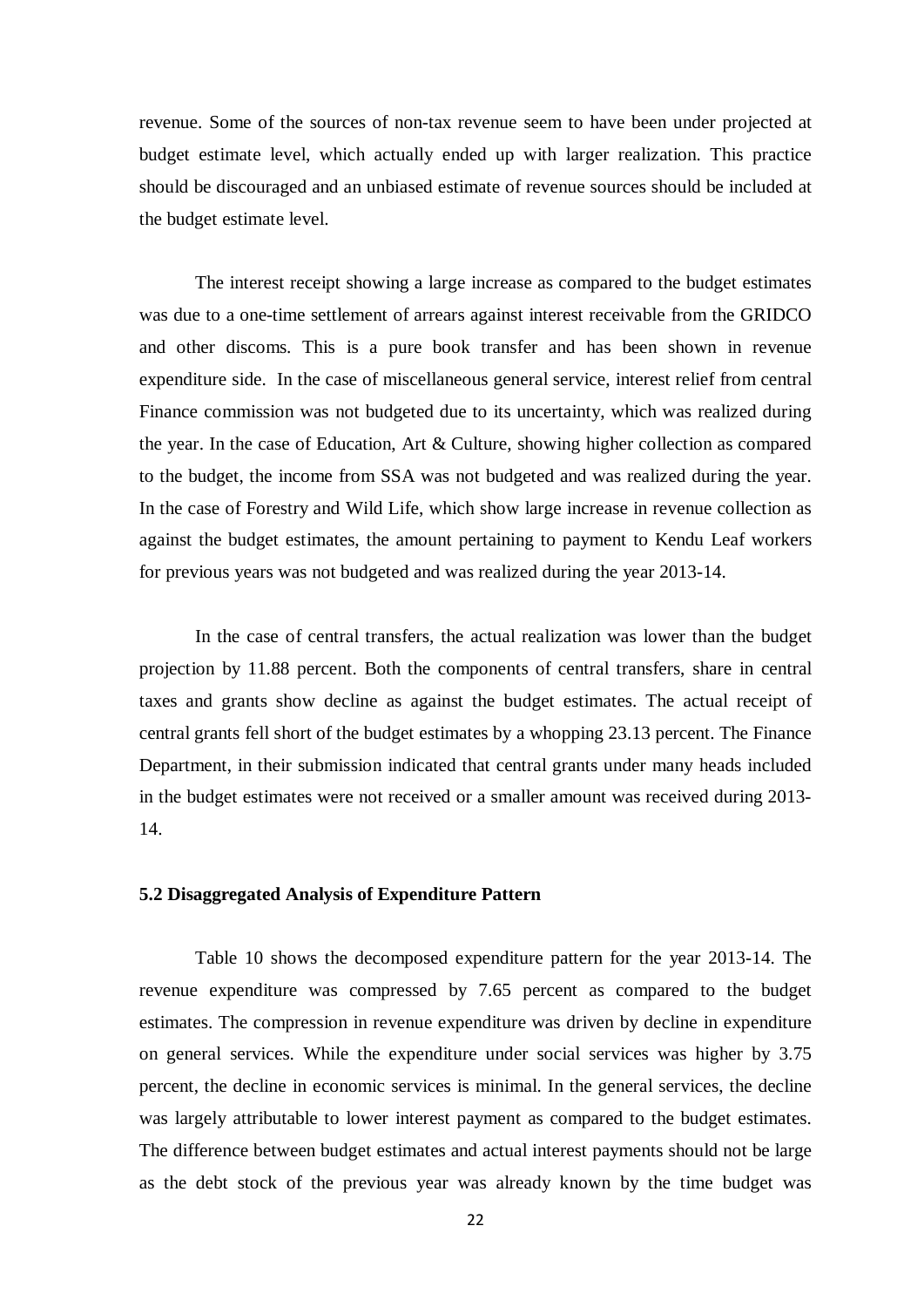prepared. From the data, it is clear that excess provision under this head during budgeting stage was the main reason for savings to the extent of 42.33 percent.

Although the aggregate social services show higher spending as compared to the budget estimates, leaving the head Social Welfare and Nutrition, all other components shows lower spending during the year. The budgeted amount for priority sectors like education, health, water supply and sanitation, welfare of SC, ST, and BC, and other social services was not fully utilized. Deviation in utilization of revenue expenditure points to weak programme management in these sectors. While the deviations from budget estimates under these heads were small, the deviation for health is rather high at 9.56 percent. The higher expenditure in the case of social security and welfare was due to payment of pensions to additional beneficiaries identified during the year and additional expenditure for welfare of the people affected by the cyclone.

Although expenditure on economic services show a marginal reduction during the year as compared to the budget estimates, the components of economic services show varying trends. While the higher expenditure in rural development was due to reorganization of accounting heads, higher expenditure in minor irrigations was due to payment of electricity duty, which was a book transfer. The variations in actual expenditure from the budget estimates indicate strengthening budget management system and proper programme formulation.

The capital expenditure utilization in the year 2013-14 has improved as compared to the previous year. While in 2012-13, about 20 percent of the budgeted amount remained unutilized, it has come down to 1.07 percent in 2013-14. The capital expenditure as percentage to GSDP has also increased from 2.24 percent in 2012-13 to 2.84 percent in 2013-14. Though inadequate, as compared to the large fiscal space available to the Government, it shows an increasing trend. Given the need for expanding infrastructural facilities in the State, proper utilization of budgeted provisions for capital expenditure should have been given emphasis. The capital expenditure in the State has been suffering from basic problems like lack of capacity in the area of project appraisal, inadequate capacity for project execution, lack of a medium term sector vision and lack of prioritization. Often, considerable time is lost in identifying suitable infrastructure projects, though funding may not be a problem.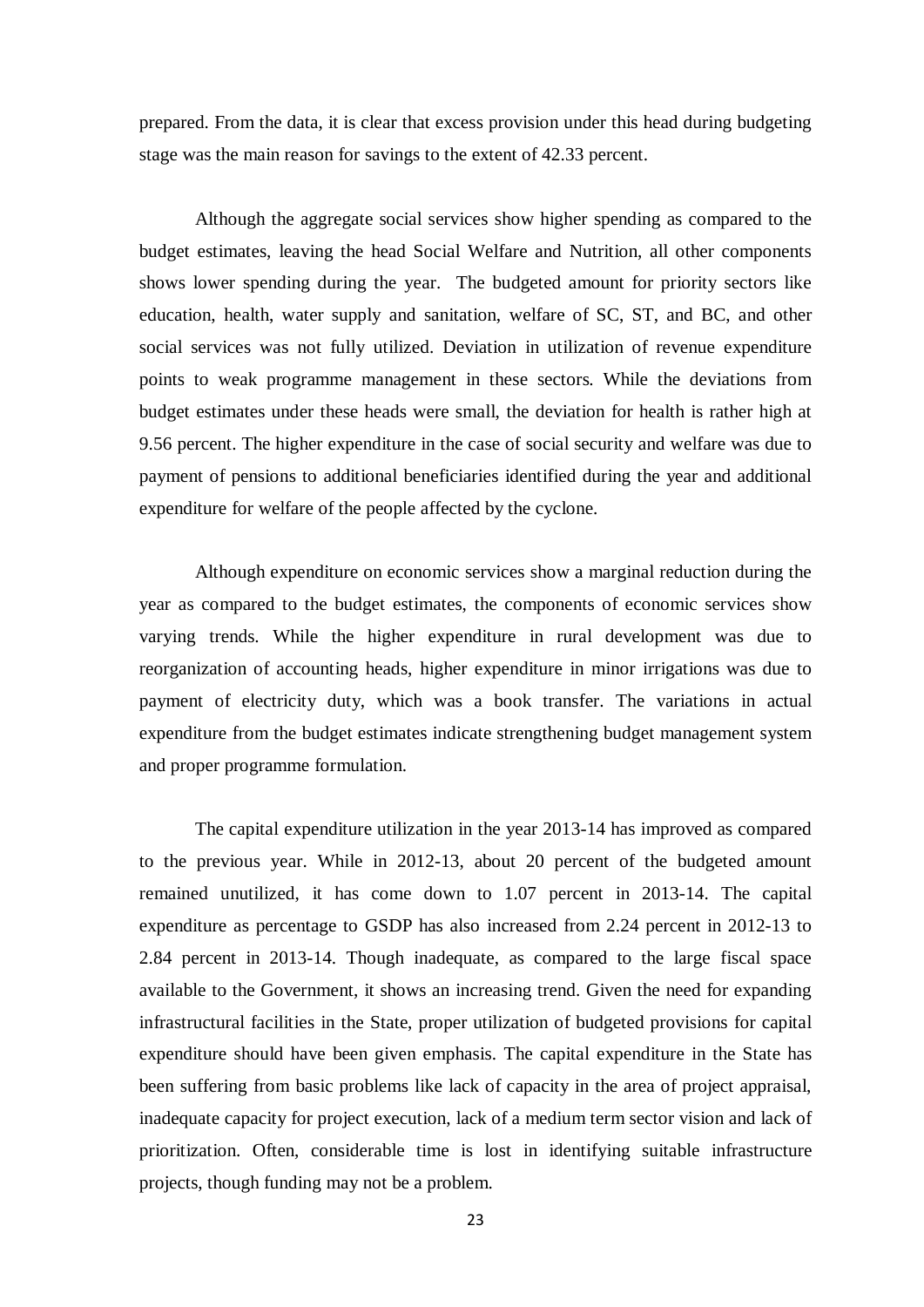|                                             |         |         |         |           | $\frac{0}{0}$ | $\frac{0}{0}$ |
|---------------------------------------------|---------|---------|---------|-----------|---------------|---------------|
|                                             |         | 2013-14 |         |           | <b>Change</b> | <b>Change</b> |
|                                             | 2012-13 | (BE)    | 2013-14 | Diff.     | over          | Over          |
|                                             |         |         |         |           | <b>Budget</b> | 2012-13       |
| <b>Revenue Expenditure</b>                  | 3823756 | 4939437 | 4561773 | $-377664$ | $-7.65$       | 19.30         |
| <b>General Services</b>                     | 1242326 | 1810330 | 1371648 | -438682   | $-24.23$      | 10.41         |
| <b>Interest Payment</b>                     | 280723  | 500786  | 288822  | $-211964$ | $-42.33$      | 2.89          |
| Pension                                     | 537937  | 672800  | 593517  | $-79283$  | $-11.78$      | 10.33         |
| <b>Other General Services</b>               | 423666  | 636744  | 489309  | $-147435$ | $-23.15$      | 15.49         |
| <b>Social Services</b>                      | 1497656 | 1804419 | 1872155 | 67736     | 3.75          | 25.01         |
| Education                                   | 726307  | 870385  | 828237  | $-42148$  | $-4.84$       | 14.03         |
| Medical and Public<br>Health                | 168117  | 200419  | 181258  | $-19161$  | $-9.56$       | 7.82          |
| <b>Water Supply</b>                         | 110798  | 164758  | 158514  | $-6244$   | $-3.79$       | 43.07         |
| Welfare of SC, ST, & BC                     | 119010  | 143288  | 133015  | $-10274$  | $-7.17$       | 11.77         |
| Social Welfare &<br>Nutrition               | 353258  | 393681  | 541656  | 147975    | 37.59         | 53.33         |
| <b>Other Social Services</b>                | 20165   | 31888   | 29476   | $-2412$   | $-7.56$       | 46.17         |
| <b>Economic Services</b>                    | 1019624 | 1235116 | 1231457 | $-3659$   | $-0.30$       | 20.78         |
| Agriculture & Allied                        | 410423  | 474332  | 470110  | $-4221$   | $-0.89$       | 14.54         |
| <b>Rural Development</b>                    | 217870  | 287097  | 298363  | 11266     | 3.92          | 36.95         |
| Irrigation & Flood<br>Control               | 104322  | 127799  | 139705  | 11906     | 9.32          | 33.92         |
| Energy                                      | 1620    | 2612    | 2235    | $-378$    | $-14.45$      | 37.94         |
| <b>Industry and Minerals</b>                | 25451   | 38700   | 30570   | $-8130$   | $-21.01$      | 20.11         |
| Transport                                   | 156168  | 166347  | 170477  | 4130      | 2.48          | 9.16          |
| Science Technology                          | 5632    | 11393   | 6586    | $-4806$   | $-42.19$      | 16.94         |
| General Economic<br>Services                | 98138   | 126836  | 113411  | $-13426$  | $-10.59$      | 15.56         |
| <b>Assignment to Local</b><br><b>Bodies</b> | 64149   | 89571   | 89220   | $-352$    | $-0.39$       | 39.08         |
| <b>Capital Expenditure</b>                  | 562218  | 784013  | 775640  | $-8372$   | $-1.07$       | 37.96         |

**Table 10 Expenditure Profile**

The excess cash balance position of the State Government, shown in Table 11, reveals that the cash balance has declined during the year 2013-14 as compared to the previous year. Large cash balances helped the State Government in reducing its dependence on open market borrowing and discharging some high-cost loans. Although, the cash balance position has shown some decline in 2013-14, it provides a useful cushion to the State Government. There were earlier suggestions by the  $12<sup>th</sup>$  Finance Commission and RBI also to this effect (to utilize the existing cash balances efficiently).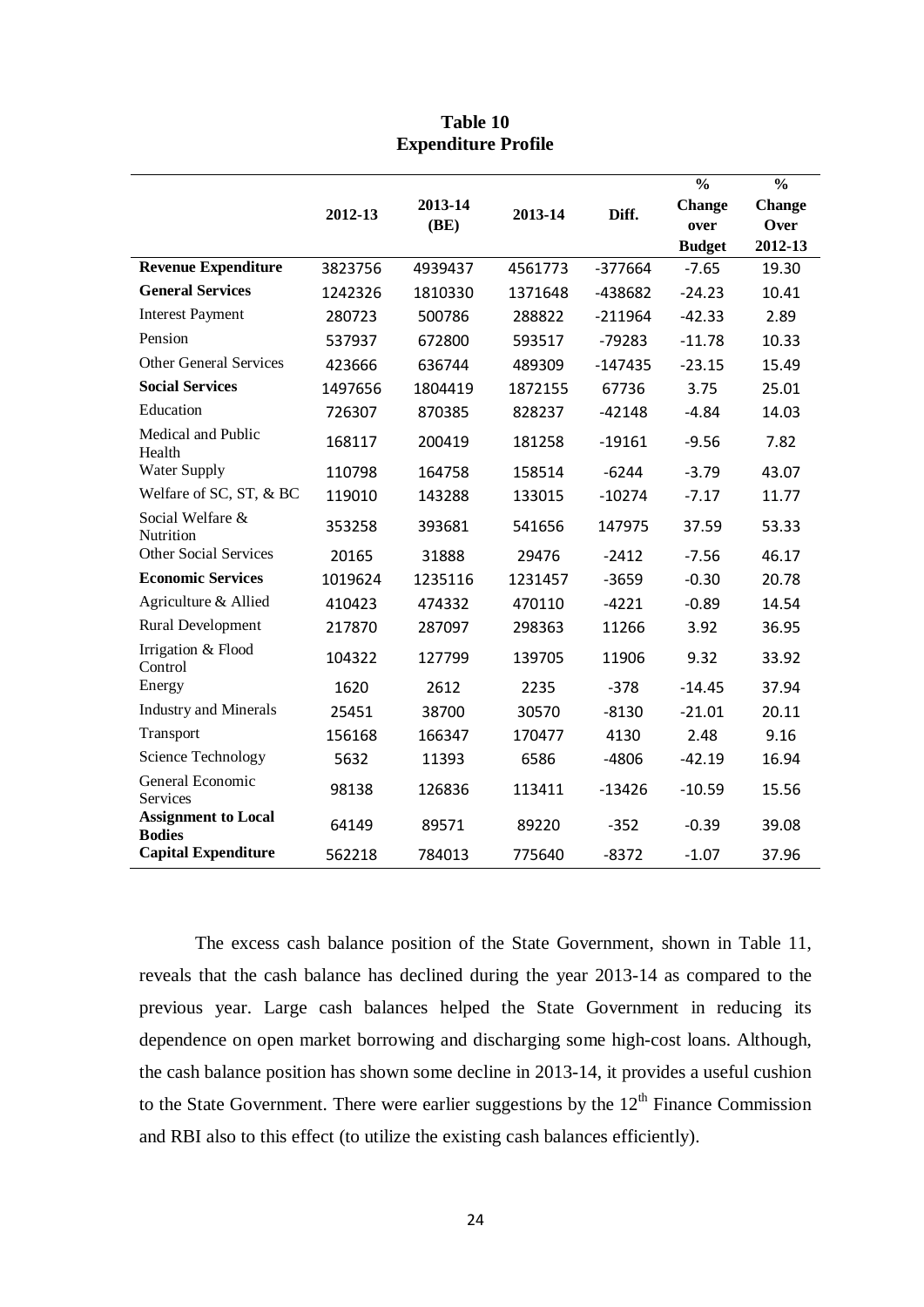| Table |  |
|-------|--|
|-------|--|

|                                                                             |                            | (Rs. Lakh)         |
|-----------------------------------------------------------------------------|----------------------------|--------------------|
|                                                                             | <b>As on 31 March 2014</b> | As on 1 April 2013 |
| <b>General Cash Balance</b>                                                 |                            |                    |
| Deposits with the Reserve Bank                                              | 2687.15                    | $(-2392.38)$       |
| Investments held in the Cash Balance - Investment account                   | 392702.21                  | 734180.70          |
| Total                                                                       | 395389.46                  | 731788.41          |
| <b>Other Cash Balances and Investments</b>                                  |                            |                    |
| Cash with Departmental Officers                                             | 2154.99                    | 2346.57            |
| Permanent Advances for Contingent Expenditure with<br>Departmental Officers | 32.71                      | 31.69              |
| Investments of Earmarked Funds                                              | 552300.00                  | 552300.00          |
| Total                                                                       | 554487.70                  | 554678.26          |
| <b>Grand Total</b>                                                          | 949877.16                  | 1286466.67         |

#### **Cash Balance Position and Investments**

Source: Finance Accounts – 2013-14

#### **6. Concluding Remarks**

State finances of Odisha have been managed quite conservatively over the last ten years, as was perhaps called for in view of the unsustainable fiscal stance of earlier years. As such, the State has been able to meet the specific FRBM Act targets with ease, though some of the transparency requirements are yet to be met. The latter shortcomings are generally traceable to lack of an established system for generating and compiling the necessary information as also inter-departmental co-ordination rather than to willful withholding. But it is important to remember that the overarching objective of any government is to provide good governance and improve the quality of life of its citizens. In the larger picture, statutory checks and balances, of which the FRBM Act is one, are only the guideposts; a government would remain within the requirements of such statutory checks without any special effort if it was honestly and intelligently discharging its primary duty of good governance. It would be a mistake to consider the statutory checks and balances as ends in themselves.

In the specific case of Odisha, the relatively less developed status of the State widens the concept of good governance to include delivery of socio-economic development for its citizens. This requires government initiatives in several areas that would conceptually be the opposite of conservatism. The admittedly difficult task that the government then has to perform is to maintain the right balance between the opposites of conservatism and developmental initiatives, which would constitute the essence of good